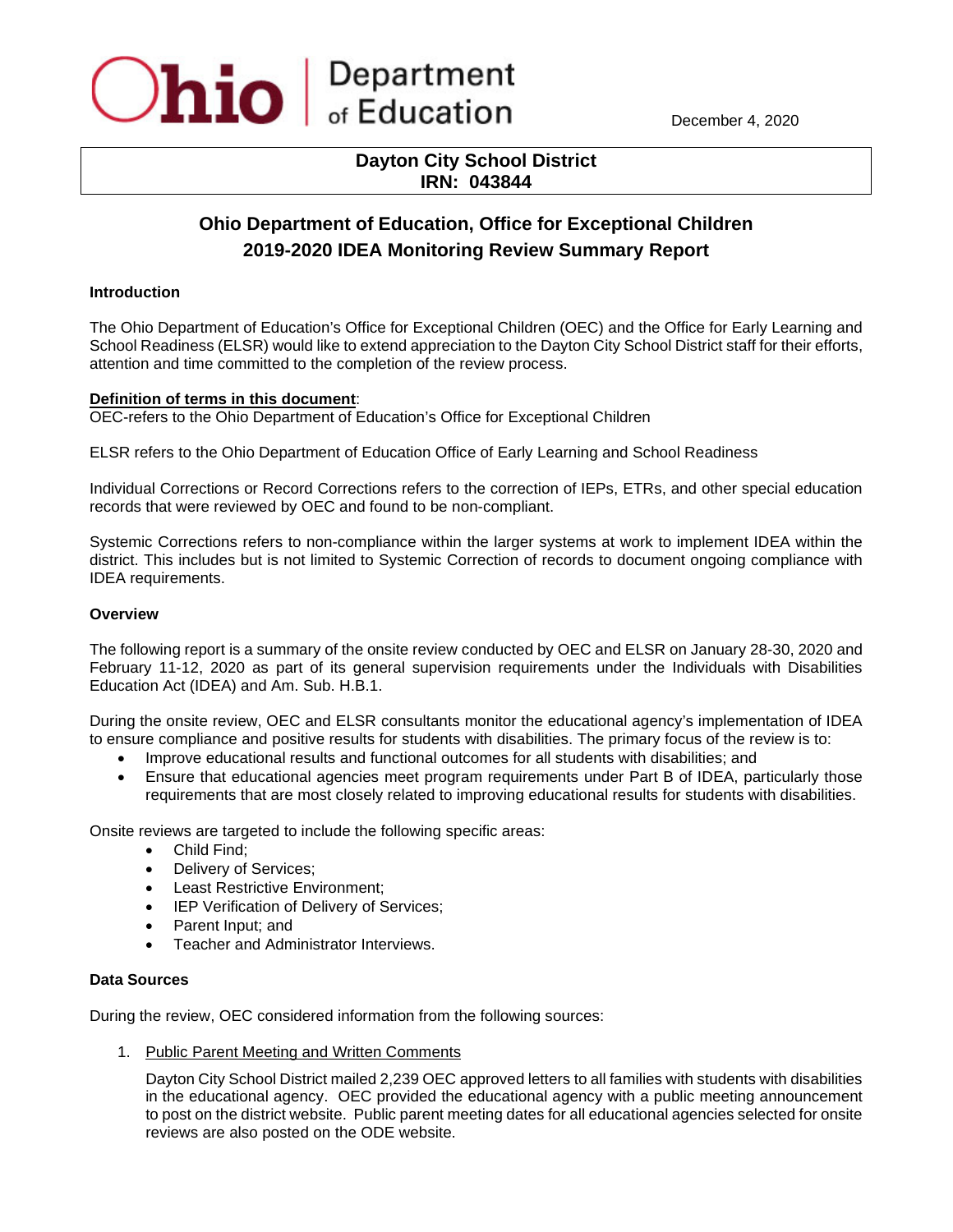On January 28, 2020, OEC and ELSR consultants held two public meetings for parents and other interested parties at two locations. At Westwood Elementary School, ten (10) parents and family members, five (5) OEC and ELSR team members, and one (1) State Support Team (SST) Region 10 representative attended the public meeting. At Wright Brothers Middle School, five (5) parents and family members, six (6) OEC and ELSR team members, and one (1) State Support Team (SST) Region 10 representative attended the public meeting. Attendees could speak to OEC representatives publicly in the meeting, speak to OEC representatives individually, provide written comments or both. Six (6) attendees at Westwood Elementary School made comments and no one at Wright Brothers Middle School made comments during the public meetings. Written comment forms were available before, during and after the meeting. OEC received nine (9) written comments and two (2) phone calls.

During the public meetings, parents were advised by OEC and ELSR consultants of the formal complaint process under IDEA and that their public comments did not constitute a formal complaint. The participants were also informed that while the information they provided may be helpful to the review, it may not necessarily be acted upon as part of the review process. Ohio's procedural safeguards notice was available for participants who wanted a copy.

## 2. Pre-Onsite Data Analysis

OEC and ELSR conducted a comprehensive review which included district, building and grade level data; Special Education Performance Profile; Local Report Cards; Comprehensive Continuous Improvement Plan (CCIP); and Education Management Information System (EMIS) data. The data analysis assisted OEC and ELSR in determining potential growth areas and educational agency strengths.

### 3. Record Review/IEP Verification

Prior to the onsite visit, OEC consultants reviewed forty-nine (49) records of school age students with disabilities and ELSR consultants reviewed ten (10) records of preschool students with disabilities. OEC and ELSR consultants selected records of students with disabilities from a variety of disability categories and ages. Twenty-six (26) school-age and ten (10) preschool student records were selected for IEP verification in the classroom setting.

### 4. Staff/Administrative Interviews

On January 28 and 29, 2020, OEC and ELSR consultants held thirty-two (32) sessions of interviews with forty-four (44) administrators and one hundred fifty-three (153) coordinators, teachers, school counselors, related services personnel, school psychologists, and paraprofessionals. OEC and ELSR interviews focused on the following review areas: Child Find; Delivery of Services; Least Restrictive Environment (LRE) and IEP alignment and Discipline.

### **Findings of Noncompliance/Required Actions**

A finding is made when noncompliance is identified by ODE with all IDEA requirements. A Directed Corrective Action Plan (CAP) was developed to address noncompliance of IEP and ETR elements at a level of 30% or greater (in some cases, elements may be included for systemic correction when reaching the 30% threshold if interviews and parent comments support the need for this area to be addressed) in any single area or in specific areas of concern that were found during the onsite review activities. All noncompliance identified by OEC and ELSR as part of the review (listed by subject area in the *OEC' and ELSRs Review Findings and Educational Agency Required Actions Table*) must be corrected as indicated in the *Evidence of Correction/Required Actions* column.

Refer to the details of requirements in the **Summary of Findings and Required Actions below**, and the attached **Individual Record Review Comment Sheets** as well as items in the attached **Directed CAP.**

OEC and ELSR provide separate written correspondence to the parent/guardian when action is required to correct findings of noncompliance for individual students. The educational agency will receive copies of this correspondence.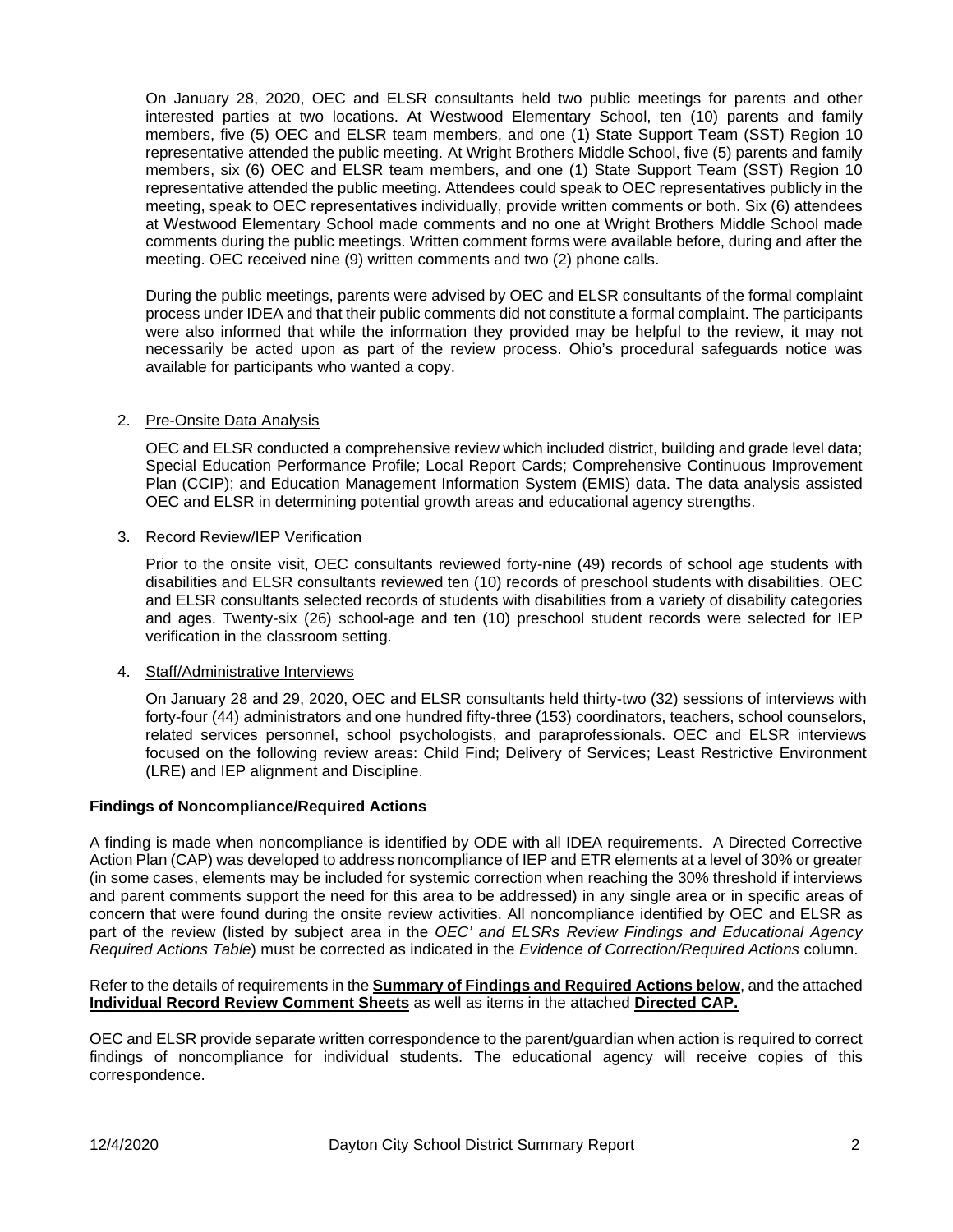# **Corrective Action Plan (CAP)**

Dayton City Schools will be delivered a Directed Corrective Action Plan to address any items identified to:

- Improve educational results and functional outcomes for all children with disabilities; and
- Ensure that Dayton meets program requirements under Part B of IDEA, the Ohio Revised Code and Ohio Administrative Code, particularly those requirements that are most closely related to improving educational results for children with disabilities.

#### *CAP Due Date***: See directed CAP**

#### **OEC and ELSR Trainings**

As part of the OEC and ELSR monitoring process, Dayton City School District personnel, as identified by OEC and ELSR, are required to complete the Special Education Essentials 2019-2020 training modules within the Learning Management System (LMS). OEC and ELSR will provide specific instructions on completing these training modules during the Summary Report presentation. Participants must achieve a 75% or more on each quiz. Participants who do not achieve at least 75% will be contacted by the State Support Team (SST) for additional training.

#### *Completion of LMS Training Modules Due Date: February 16, 2021*

#### **Individual Correction**

The educational agency has **60 school days** from the date of this summary report to correct all identified findings of noncompliance for individual students whose records were selected and reviewed by ODE during the onsite review, (initial record pull 50 school age and 10 preschool students) unless noted otherwise in the report. Detailed information on individual findings are provided in a separate report.

#### *Individual Correction Due Date: April 7, 2021*

#### **CAP Activities and Systemic Correction**

The educational agency will provide OEC and ELSR with documentation verifying the educational agency's completion of all directed CAP activities and all systemic corrections noted in this summary report. and directed CAP OEC and ELSR will verify systemic correction through the review of this documentation. If needed, OEC and ELSR may request additional student records to review.

*Completion of CAP Activities and Systemic Correction Due Date: October 14, 2021*

Once the educational agency has completed all action plan activities, the educational agency will use OEC and ELSR's monitoring process to create and implement an Improvement Plan with OEC, ELSR and SST assistance.

For questions regarding the review, please contact: Adam Sandhoff, OEC Urban Team Contact, at [adam.sandhoff@education.ohio.gov](mailto:adam.sandhoff@education.ohio.gov) or Margie Spino, ELSR Contact, at [Margie.spino@education.ohio.gov,](mailto:Margie.spino@education.ohio.gov) or toll-free at (877) 644-6338.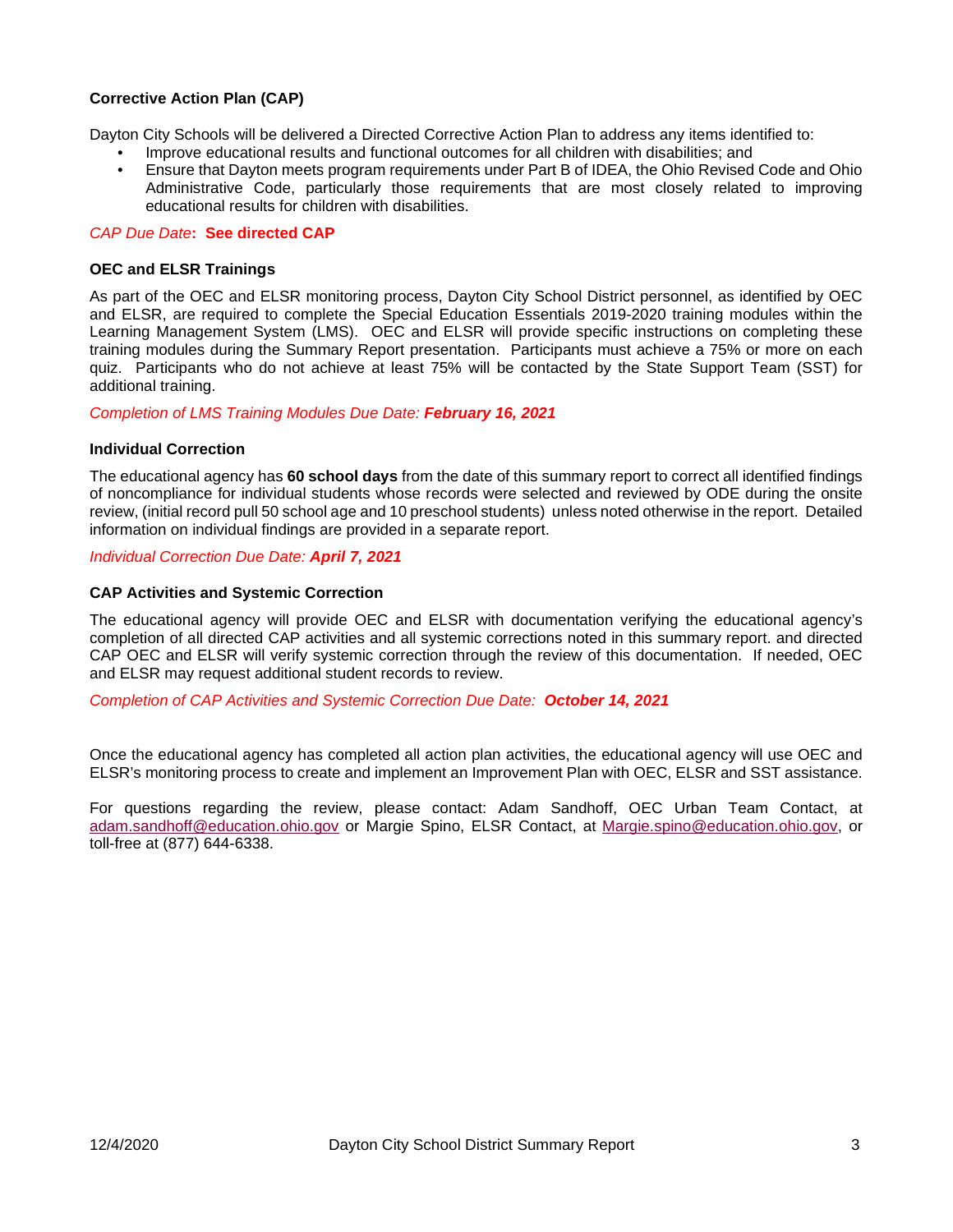# **OEC and ELSR's Review Findings and Educational Agency Required Actions**

## **Component 1: Child Find**

*Each educational agency shall adopt and implement written policies and procedures approved by the Ohio Department of Education, Office for Exceptional Children and Office for Early Learning and School Readiness, that ensure all children with disabilities residing within the educational agency, regardless of the severity of their disability, and who are in need of special education and related services are identified, located, and evaluated as required by the Individuals with Disabilities Education Improvement Act of 2004 and Federal Regulations at 34 C.F.R. Part 300 pertaining to child find, including the regulations at 34 C.F.R. 300.111 and 300.646 and Rule 3301-51-03 of the Ohio Operating Standards serving Children with Disabilities.* 

| <b>Record</b>                | <b>Regulation 34</b>    |                                                                                                                                                                                                                                                                                                                                                                                                                                                                                                        | <b>Evidence of Correction</b>                                                                                                                                                                                                                                                                                                                                                                 |
|------------------------------|-------------------------|--------------------------------------------------------------------------------------------------------------------------------------------------------------------------------------------------------------------------------------------------------------------------------------------------------------------------------------------------------------------------------------------------------------------------------------------------------------------------------------------------------|-----------------------------------------------------------------------------------------------------------------------------------------------------------------------------------------------------------------------------------------------------------------------------------------------------------------------------------------------------------------------------------------------|
| <b>Review</b><br><b>Item</b> | <b>CFR or OAC</b>       | <b>Evidence of Findings</b>                                                                                                                                                                                                                                                                                                                                                                                                                                                                            | <b>Required Actions</b>                                                                                                                                                                                                                                                                                                                                                                       |
| $CF-1$                       | 300.305(a) and          | <b>Record Review</b>                                                                                                                                                                                                                                                                                                                                                                                                                                                                                   | <b>Individual Correction</b>                                                                                                                                                                                                                                                                                                                                                                  |
|                              | 3301-51-11<br>(c)(1)(a) | All preschool evaluation records of a child transitioning from Part<br>C, utilized child information from the Individual Family Service<br>Plan (IFSP) and other documentation provided by Help Me Grow<br>in suspecting or when determining eligibility for Part B supports<br>and services.                                                                                                                                                                                                          | <b>NA</b><br><b>Systemic Correction</b><br><b>NA</b>                                                                                                                                                                                                                                                                                                                                          |
| $CF-2$                       | 3301-51-06              | <b>Record Review</b>                                                                                                                                                                                                                                                                                                                                                                                                                                                                                   | <b>Individual Correction</b>                                                                                                                                                                                                                                                                                                                                                                  |
|                              |                         | Thirty-four (34) school age evaluations did not appropriately<br>document interventions provided to resolve concerns for the child                                                                                                                                                                                                                                                                                                                                                                     | OEC has verified that these students have a current ETR in<br>place, so no additional individual correction is required.                                                                                                                                                                                                                                                                      |
|                              |                         | performing below grade-level standards.                                                                                                                                                                                                                                                                                                                                                                                                                                                                | <b>Systemic Correction</b>                                                                                                                                                                                                                                                                                                                                                                    |
|                              |                         | <b>Interviews</b><br>During sixteen (16) interview sessions, staff from multiple<br>elementary, middle and high schools (including general education<br>teachers, special education teachers and support personnel, and<br>administration) indicated receiving training; however, there was a<br>lack of follow-up by the district to support implementation and<br>tracking of interventions. There are fragmented practices from<br>building to building and in some cases within the same building. | The educational agency must submit evidence to OEC of written<br>procedures and practices regarding documentation of<br>intervention and supports provided prior to completion of the<br>initial evaluation and reevaluation team report.<br>See specific corrections needed below in <b>Summary of Findings</b><br>and Requirements as well as the Directed CAP for detailed<br>requirements |
| $CF-3$                       | 300.501(b)(1)           | <b>Record Review</b>                                                                                                                                                                                                                                                                                                                                                                                                                                                                                   | <b>Individual Correction</b>                                                                                                                                                                                                                                                                                                                                                                  |
|                              | 3301-51-06<br>(E)(2)(a) | Nine (9) school age student records did not show evidence that<br>the parent was afforded the opportunity to participate in the<br>evaluation team planning meeting.                                                                                                                                                                                                                                                                                                                                   | The educational agency must provide evidence that the parent<br>was involved or provided the opportunity to participate in the<br>evaluation planning process.                                                                                                                                                                                                                                |
|                              |                         | All preschool student records showed evidence that the parent<br>was afforded the opportunity to participate in the evaluation team<br>planning meeting.                                                                                                                                                                                                                                                                                                                                               | The evidence may include evaluation planning form, prior written<br>notice, parent invitation, referral form or communication log.                                                                                                                                                                                                                                                            |
|                              |                         | The review of records revealed that the district has difficulty<br>involving parents in required meetings in some cases.                                                                                                                                                                                                                                                                                                                                                                               | If the educational agency cannot provide documentation that the<br>parent was involved or provided the opportunity to participate in                                                                                                                                                                                                                                                          |
| 12/4/2020                    |                         | Dayton City School District Summary Report                                                                                                                                                                                                                                                                                                                                                                                                                                                             |                                                                                                                                                                                                                                                                                                                                                                                               |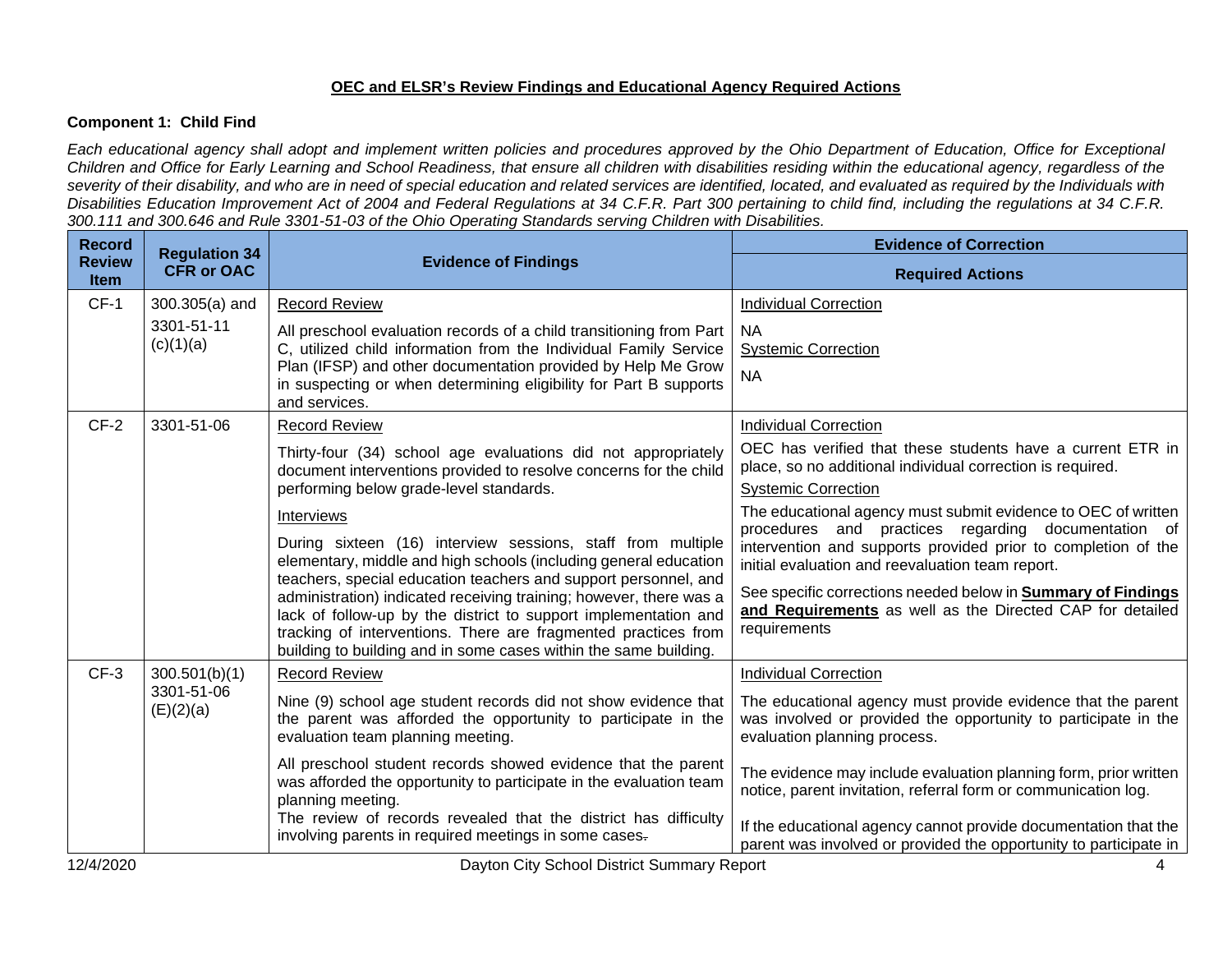| <b>Record</b>                | <b>Regulation 34</b> |                                                                                                                                                                                                                                  | <b>Evidence of Correction</b>                                                                                                                                                                                                                                                                                                                                     |
|------------------------------|----------------------|----------------------------------------------------------------------------------------------------------------------------------------------------------------------------------------------------------------------------------|-------------------------------------------------------------------------------------------------------------------------------------------------------------------------------------------------------------------------------------------------------------------------------------------------------------------------------------------------------------------|
| <b>Review</b><br><b>Item</b> | <b>CFR or OAC</b>    | <b>Evidence of Findings</b>                                                                                                                                                                                                      | <b>Required Actions</b>                                                                                                                                                                                                                                                                                                                                           |
|                              |                      |                                                                                                                                                                                                                                  | the evaluation planning process, the educational agency must<br>conduct a reevaluation planning meeting with the parent.                                                                                                                                                                                                                                          |
|                              |                      |                                                                                                                                                                                                                                  | See individual record review comment sheets for detailed<br>requirements.                                                                                                                                                                                                                                                                                         |
|                              |                      |                                                                                                                                                                                                                                  | <b>Systemic Correction</b>                                                                                                                                                                                                                                                                                                                                        |
|                              |                      |                                                                                                                                                                                                                                  | The educational agency must submit evidence to OEC of written<br>procedures and practices that include the parent in the<br>evaluation planning process.                                                                                                                                                                                                          |
|                              |                      |                                                                                                                                                                                                                                  | See specific corrections needed below in <b>Summary of Findings</b><br>and Requirements as well as the Directed CAP for detailed<br>requirements.                                                                                                                                                                                                                 |
| $CF-4$                       | 300.300              | <b>Record Review</b>                                                                                                                                                                                                             | <b>Individual Correction</b>                                                                                                                                                                                                                                                                                                                                      |
|                              |                      | Eighteen (18) school age student records did not provide<br>evidence of parental consent obtained prior to new testing.<br>All preschool student records provided evidence of parental<br>consent obtained prior to new testing. | The educational agency must provide evidence that the parent<br>provided informed, written consent for evaluation, based upon<br>the planning form. Or the agency must show documented<br>repeated attempts to obtain informed, written consent to which<br>the parent did not respond.                                                                           |
|                              |                      | Several records reviewed showed consent obtained through<br>"phone conference" lacking the documentation of informed,<br>written parental consent. There are records where assessments                                           | The evidence may include, prior written notice, parent invitation,<br>communication log, or other documented attempts to obtain<br>parental informed, written consent.                                                                                                                                                                                            |
|                              |                      | were completed that were not documented on the planning form,<br>thus were completed without parental consent.                                                                                                                   | If the educational agency cannot provide documentation that the<br>parent provided informed, written consent for evaluation, or did<br>not respond to repeated attempts to obtain consent, the agency<br>must conduct a reevaluation including documentation of parental<br>consent.<br>See individual record review comment sheets for detailed<br>requirements. |
|                              |                      |                                                                                                                                                                                                                                  | <b>Systemic Correction</b>                                                                                                                                                                                                                                                                                                                                        |
|                              |                      |                                                                                                                                                                                                                                  | The educational agency must submit evidence to OEC and<br>ELSR of written procedures and practices for obtaining parental<br>consent obtained prior to new testing or policies and practices<br>for moving forward when parents will not participate.                                                                                                             |
|                              |                      |                                                                                                                                                                                                                                  | See specific corrections needed below in <b>Summary of Findings</b><br>and Requirements as well as the Directed CAP for detailed<br>requirements.                                                                                                                                                                                                                 |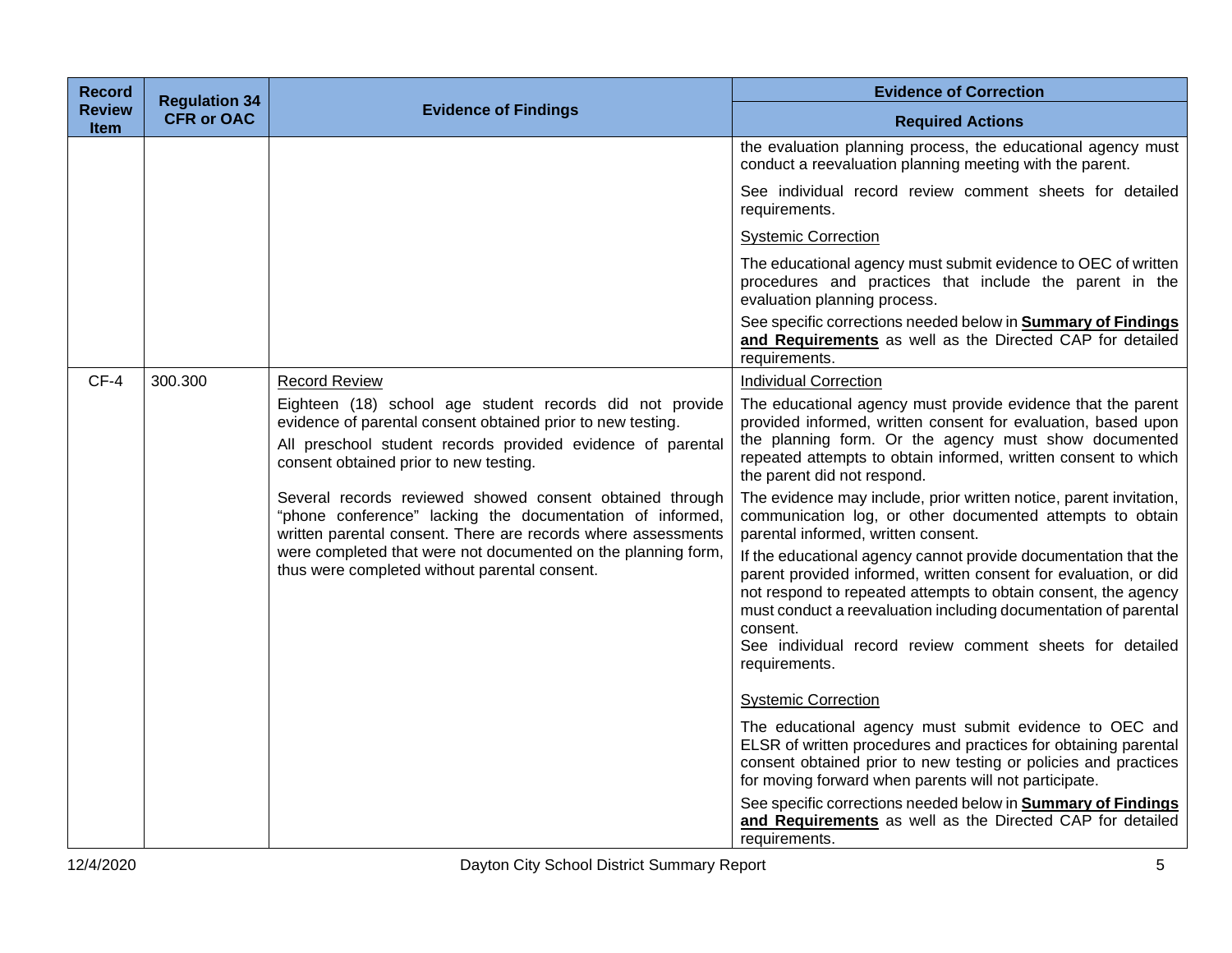| <b>Record</b>         | <b>Regulation 34</b>                  |                                                                                                                                                                                                                                                                                                                                                              | <b>Evidence of Correction</b>                                                                                                                                                                                                                                                                                                                                                |
|-----------------------|---------------------------------------|--------------------------------------------------------------------------------------------------------------------------------------------------------------------------------------------------------------------------------------------------------------------------------------------------------------------------------------------------------------|------------------------------------------------------------------------------------------------------------------------------------------------------------------------------------------------------------------------------------------------------------------------------------------------------------------------------------------------------------------------------|
| <b>Review</b><br>Item | <b>CFR or OAC</b>                     | <b>Evidence of Findings</b>                                                                                                                                                                                                                                                                                                                                  | <b>Required Actions</b>                                                                                                                                                                                                                                                                                                                                                      |
| $CF-5$                | 300.304(c)(4)                         | <b>Record Review</b>                                                                                                                                                                                                                                                                                                                                         | <b>Individual Correction</b>                                                                                                                                                                                                                                                                                                                                                 |
|                       | 3301-51-01<br>3301-51-06<br>(E)(2)(a) | Forty-two (42) school age and ten (10) preschool evaluations did<br>not provide evidence that the evaluation addresses all areas<br>related to the suspected disability.                                                                                                                                                                                     | The educational agency will convene the ETR teams to conduct<br>a reevaluation and provide evidence that the evaluation<br>addresses all areas related to the suspected disability.                                                                                                                                                                                          |
|                       |                                       | Record reviews and interviews for preschool and school age<br>revealed a need for closer alignment between the planning form<br>listing assessments required and the actual reporting of these                                                                                                                                                               | See individual record review comments for detailed correction<br>requirements.                                                                                                                                                                                                                                                                                               |
|                       |                                       | assessment areas in part 1 of the evaluation. Often areas of                                                                                                                                                                                                                                                                                                 | <b>Systemic Correction</b>                                                                                                                                                                                                                                                                                                                                                   |
|                       |                                       | assessment listed on the planning form were not addressed in the<br>ETR part 1. For preschool, interviews indicated a "standard" use<br>of assessments that did not address the needs of an individual<br>child.                                                                                                                                             | The educational agency must submit evidence to OEC and<br>ELSR of written procedures and practices to provide evidence<br>that the evaluation addresses all areas related to the suspected<br>disability.                                                                                                                                                                    |
|                       |                                       |                                                                                                                                                                                                                                                                                                                                                              | See specific corrections needed below in <b>Summary of Findings</b><br>and Requirements as well as the Directed CAP for detailed<br>requirements.                                                                                                                                                                                                                            |
| CF-6                  | 300.306(c)                            | <b>Record Review</b>                                                                                                                                                                                                                                                                                                                                         | <b>Individual Correction</b>                                                                                                                                                                                                                                                                                                                                                 |
|                       |                                       | Forty-three (43) school age and nine (9) preschool evaluations did<br>not show evidence of clearly stating the summary of assessment<br>results.<br>From preschool and school age record reviews, the summary of<br>assessment results either did not include all areas reported in part<br>1, or the information was not summarized sufficiently, making it | The educational agency will reconvene the ETR teams to<br>conduct a reevaluation and provide a clear and concise<br>summary of the data and assessment conducted that meets the<br>requirements of 3301-51-06 (G) (Summary of information). The<br>IEP team must consider the results of this reevaluation.<br>See individual record review comments for detailed correction |
|                       |                                       | cumbersome and, at times, confusing for all stakeholders to<br>interpret. There are school age records that include a copy and                                                                                                                                                                                                                               | requirements.                                                                                                                                                                                                                                                                                                                                                                |
|                       |                                       | paste of individual assessments rather than a summary of results.                                                                                                                                                                                                                                                                                            | <b>Systemic Correction</b>                                                                                                                                                                                                                                                                                                                                                   |
|                       |                                       |                                                                                                                                                                                                                                                                                                                                                              | The educational agency must submit evidence to OEC and<br>ELSR of written procedures and practices regarding summary of<br>data and assessment results.                                                                                                                                                                                                                      |
|                       |                                       |                                                                                                                                                                                                                                                                                                                                                              | See specific corrections needed below in <b>Summary of Findings</b><br>and Requirements as well as the Directed CAP for detailed<br>requirements.                                                                                                                                                                                                                            |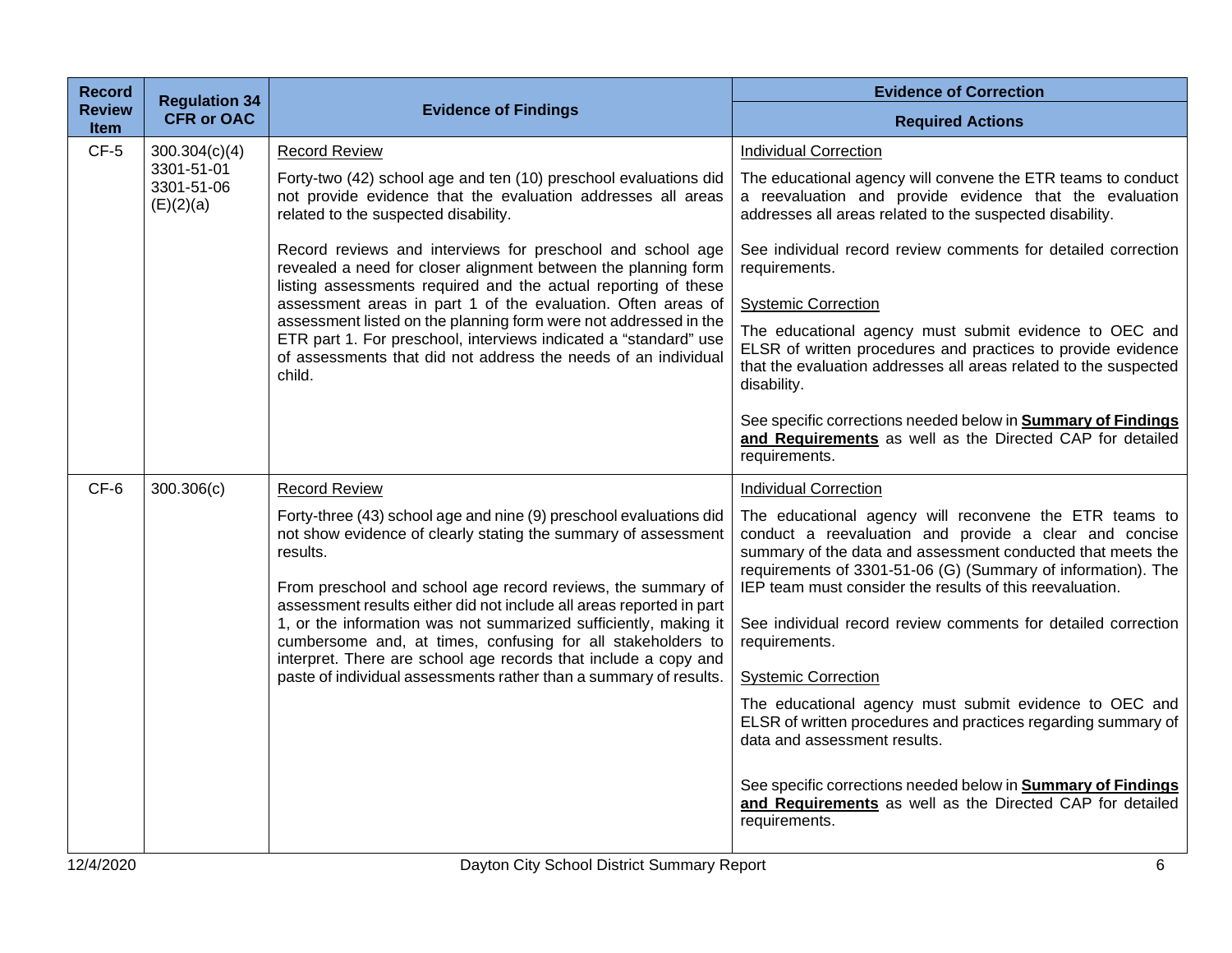| <b>Record</b>                | <b>Regulation 34</b> |                                                                                                                                                                                                                                                                                                                                                                                                                                                                                                                                                     | <b>Evidence of Correction</b>                                                                                                                                                                                                                                                                                                                                                                                                                                                                                                                                                                                                                                                                  |
|------------------------------|----------------------|-----------------------------------------------------------------------------------------------------------------------------------------------------------------------------------------------------------------------------------------------------------------------------------------------------------------------------------------------------------------------------------------------------------------------------------------------------------------------------------------------------------------------------------------------------|------------------------------------------------------------------------------------------------------------------------------------------------------------------------------------------------------------------------------------------------------------------------------------------------------------------------------------------------------------------------------------------------------------------------------------------------------------------------------------------------------------------------------------------------------------------------------------------------------------------------------------------------------------------------------------------------|
| <b>Review</b><br><b>Item</b> | <b>CFR or OAC</b>    | <b>Evidence of Findings</b>                                                                                                                                                                                                                                                                                                                                                                                                                                                                                                                         | <b>Required Actions</b>                                                                                                                                                                                                                                                                                                                                                                                                                                                                                                                                                                                                                                                                        |
| $CF-7$                       | 300.306(c)           | <b>Record Review</b><br>Thirty (30) school age and four (4) preschool evaluation team<br>reports did not contain a clear and succinct description of<br>educational needs.<br>The descriptions of educational needs must be clear, concise, and<br>explained in parent-friendly language.<br>In addition, some<br>explanations of educational needs within preschool and school-<br>age records were generic, and not specific to the individual<br>student instructional or functional needs for the IEP team to<br>develop programming and goals. | <b>Individual Correction</b><br>The educational agency will reconvene the ETR teams to<br>conduct a reevaluation and provide a clear and succinct<br>description of the student's educational needs. The IEP team<br>must consider the results of this reevaluation.<br>See individual record review comments for detailed correction<br>requirements.<br><b>Systemic Correction</b><br>The educational agency must submit evidence to OEC and<br>ELSR of written procedures and practices regarding description<br>of educational needs.<br>See specific corrections needed below in <b>Summary of Findings</b><br>and Requirements as well as the Directed CAP for detailed<br>requirements. |
| CF-8                         | 300.306(c)           | <b>Record Review</b><br>Thirty-two (32) school age and four (4) preschool evaluation team<br>reports did not contain specific implications for instruction.<br>The implications for instruction within preschool and school-age<br>records were often generic in nature or did not focus on specific<br>instructional strategies to address individual educational needs.<br>Many records contained a list of accommodations copied and<br>pasted from individual assessment reports.                                                               | <b>Individual Correction</b><br>The educational agency will reconvene the ETR teams to<br>conduct a reevaluation and provide a clear description of specific<br>implications for instruction. The IEP team must consider the<br>results of this reevaluation.<br>See individual record review comments for detailed correction<br>requirements.<br><b>Systemic Correction</b><br>The educational agency must submit evidence to OEC and<br>ELSR of written procedures and practices regarding implications<br>for instruction.<br>See specific corrections needed below in Summary of Findings<br>and Requirements as well as the Directed CAP for detailed<br>requirements.                   |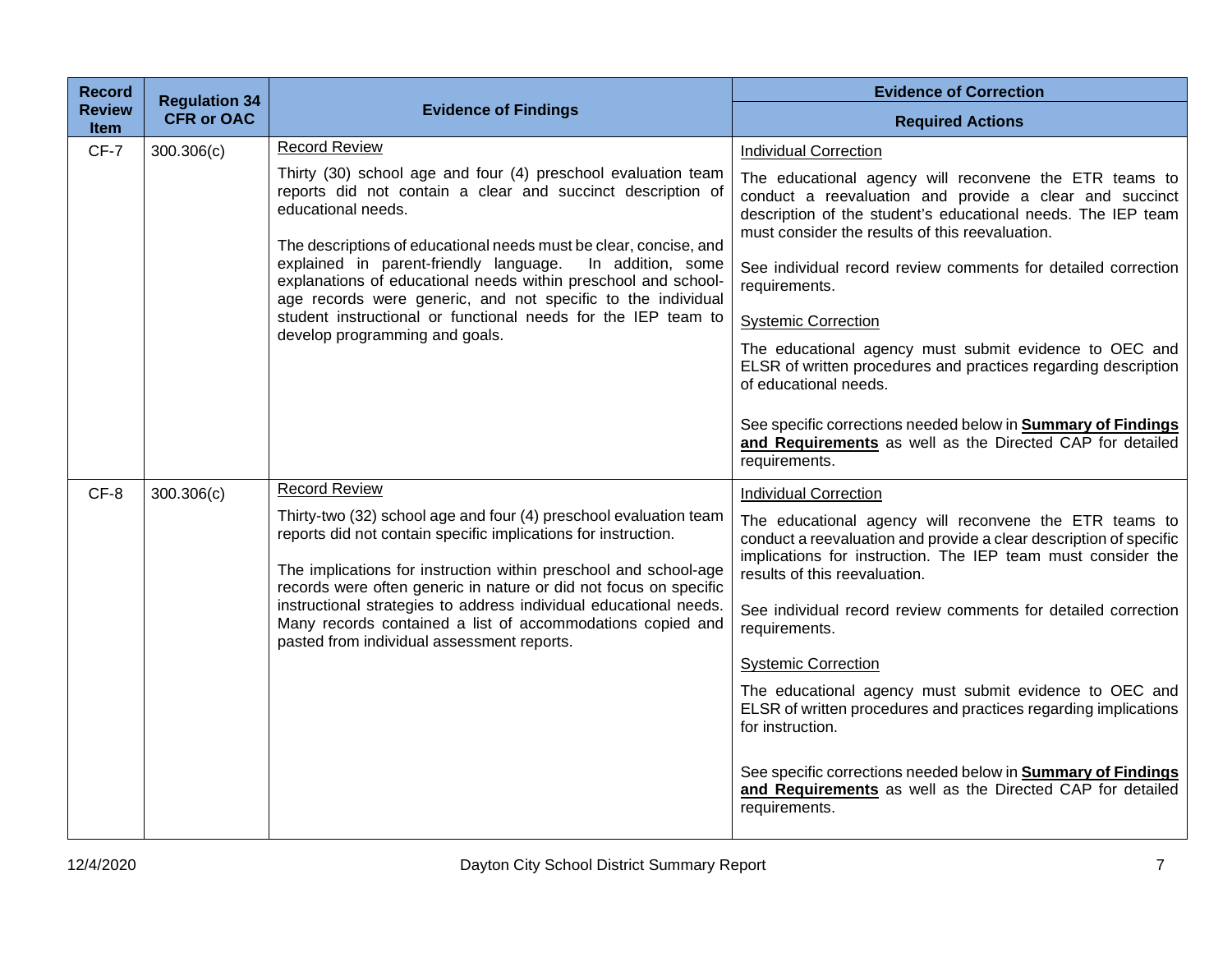| <b>Record</b><br><b>Review</b> | <b>Regulation 34</b>  | <b>Evidence of Findings</b>                                                                                                                                                                                                                                                         | <b>Evidence of Correction</b>                                                                                                                                                                                                                                                               |
|--------------------------------|-----------------------|-------------------------------------------------------------------------------------------------------------------------------------------------------------------------------------------------------------------------------------------------------------------------------------|---------------------------------------------------------------------------------------------------------------------------------------------------------------------------------------------------------------------------------------------------------------------------------------------|
| <b>Item</b>                    | <b>CFR or OAC</b>     |                                                                                                                                                                                                                                                                                     | <b>Required Actions</b>                                                                                                                                                                                                                                                                     |
| $CF-9$                         | 300.306(a)(1)         | <b>Record Review</b>                                                                                                                                                                                                                                                                | <b>Individual Correction</b>                                                                                                                                                                                                                                                                |
|                                | 3301-51-01<br>(B)(21) | Twenty-one (21) school age evaluations did not show evidence<br>that a group of qualified professionals, as appropriate to the<br>suspected disability, were involved in determining whether the<br>child is a child with a disability as well as the child's educational<br>needs. | The educational agency must provide evidence that the ETR<br>teams and other qualified professionals, as appropriate,<br>participated in the determination of eligibility and educational<br>needs. If not, the ETR team must reconvene and provide OEC<br>evidence of group participation. |
|                                |                       | All preschool evaluations showed evidence that a group of<br>qualified professionals, as appropriate to the suspected disability,<br>were involved in determining whether the child is a child with a<br>disability as well as the child's educational needs.                       | See individual record review comments for detailed correction<br>requirements.                                                                                                                                                                                                              |
|                                |                       |                                                                                                                                                                                                                                                                                     | <b>Systemic Correction</b>                                                                                                                                                                                                                                                                  |
|                                |                       | Record reviews often revealed that required members of the ETR<br>team, including the parent, were not present at the team meeting.                                                                                                                                                 | The educational agency must submit evidence to OEC of written<br>procedures and practices regarding the eligibility determination<br>process.                                                                                                                                               |
|                                |                       |                                                                                                                                                                                                                                                                                     | See specific corrections needed below in <b>Summary of Findings</b><br>and Requirements as well as the Directed CAP for detailed<br>requirements                                                                                                                                            |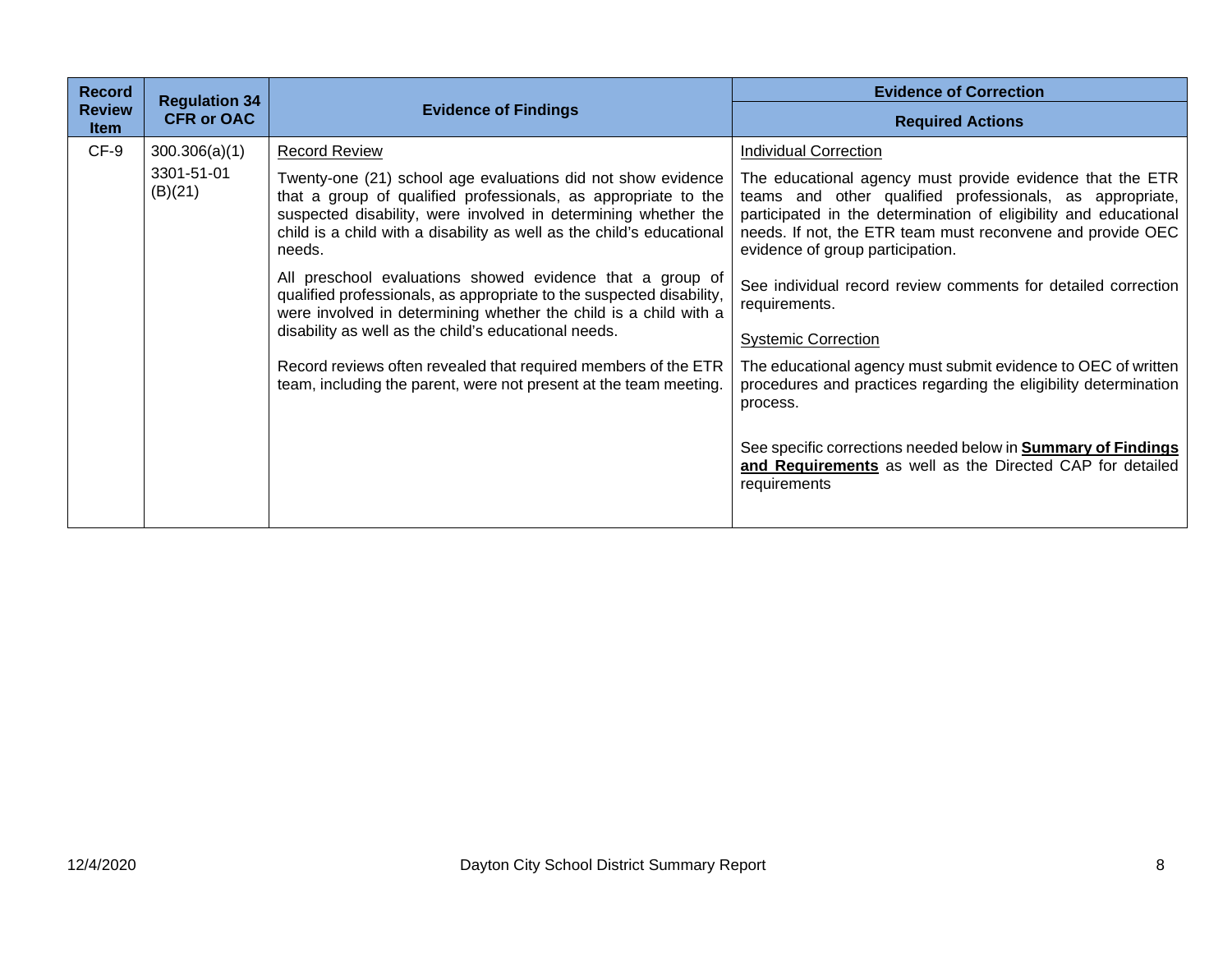# **Component 2: Delivery of Services**

*Each educational agency shall have policies, procedures and practices to ensure that each child with a disability has an IEP that is developed, reviewed, and revised in a meeting and implemented in accordance with 300.320 through 300.324.*

|                                     |                                                                                                                                                                                                                                              | <b>Evidence of Correction</b>                                                                                                                                                                                                                   |
|-------------------------------------|----------------------------------------------------------------------------------------------------------------------------------------------------------------------------------------------------------------------------------------------|-------------------------------------------------------------------------------------------------------------------------------------------------------------------------------------------------------------------------------------------------|
| <b>CFR or OAC</b>                   |                                                                                                                                                                                                                                              | <b>Required Actions</b>                                                                                                                                                                                                                         |
|                                     | <b>Record Review</b>                                                                                                                                                                                                                         | <b>Individual Correction</b>                                                                                                                                                                                                                    |
| 300.320 (b)<br>3301-51-07<br>(H)(2) | Seventeen (17) IEPs did not show evidence that the<br>postsecondary transition plan met all eight required elements of<br>the IDEA for the student, specifically in the following area(s):                                                   | The educational agency must reconvene the teams to review<br>and correct the postsecondary transition plan for the IEPs<br>identified as noncompliant or provide documentation of the<br>student's withdrawal date from the educational agency. |
|                                     | The postsecondary goals are updated annually.<br>The postsecondary goals were based on age appropriate<br>3.<br>transition assessment (AATA).                                                                                                | See individual Indicator 13 comment sheets for detailed<br>correction requirements.                                                                                                                                                             |
|                                     | 4. There are transition services that will reasonably enable                                                                                                                                                                                 | <b>Systemic Correction</b>                                                                                                                                                                                                                      |
|                                     | The transition services include courses of study that will<br>5.<br>reasonably enable the student to meet the postsecondary                                                                                                                  | The educational agency must submit evidence to OEC of written<br>procedures and practices regarding transition services.                                                                                                                        |
|                                     | 6. The annual goal(s) are related to the student's transition<br>service needs.                                                                                                                                                              | See specific corrections needed below in <b>Summary of Findings</b><br>and Requirements as well as the Directed CAP for detailed<br>requirements.                                                                                               |
|                                     | Meeting where transition services were discussed.                                                                                                                                                                                            |                                                                                                                                                                                                                                                 |
|                                     | When appropriate, there is evidence that a representative<br>8.<br>of any participating agency was invited to the IEP Team<br>Meeting.                                                                                                       |                                                                                                                                                                                                                                                 |
|                                     | Record reviews reveal the need for clear and thorough age<br>appropriate transition assessments that identify individual<br>transition services, based upon student preferences, interests,<br>needs and strengths for each transition goal. |                                                                                                                                                                                                                                                 |
|                                     | <b>Regulation 34</b>                                                                                                                                                                                                                         | <b>Evidence of Findings</b><br>SPP Indicator 13<br>1. There are appropriate measurable postsecondary goal(s).<br>the student to meet the postsecondary goal(s).<br>$goal(s)$ .<br>7. There is evidence the student was invited to the IEP Team  |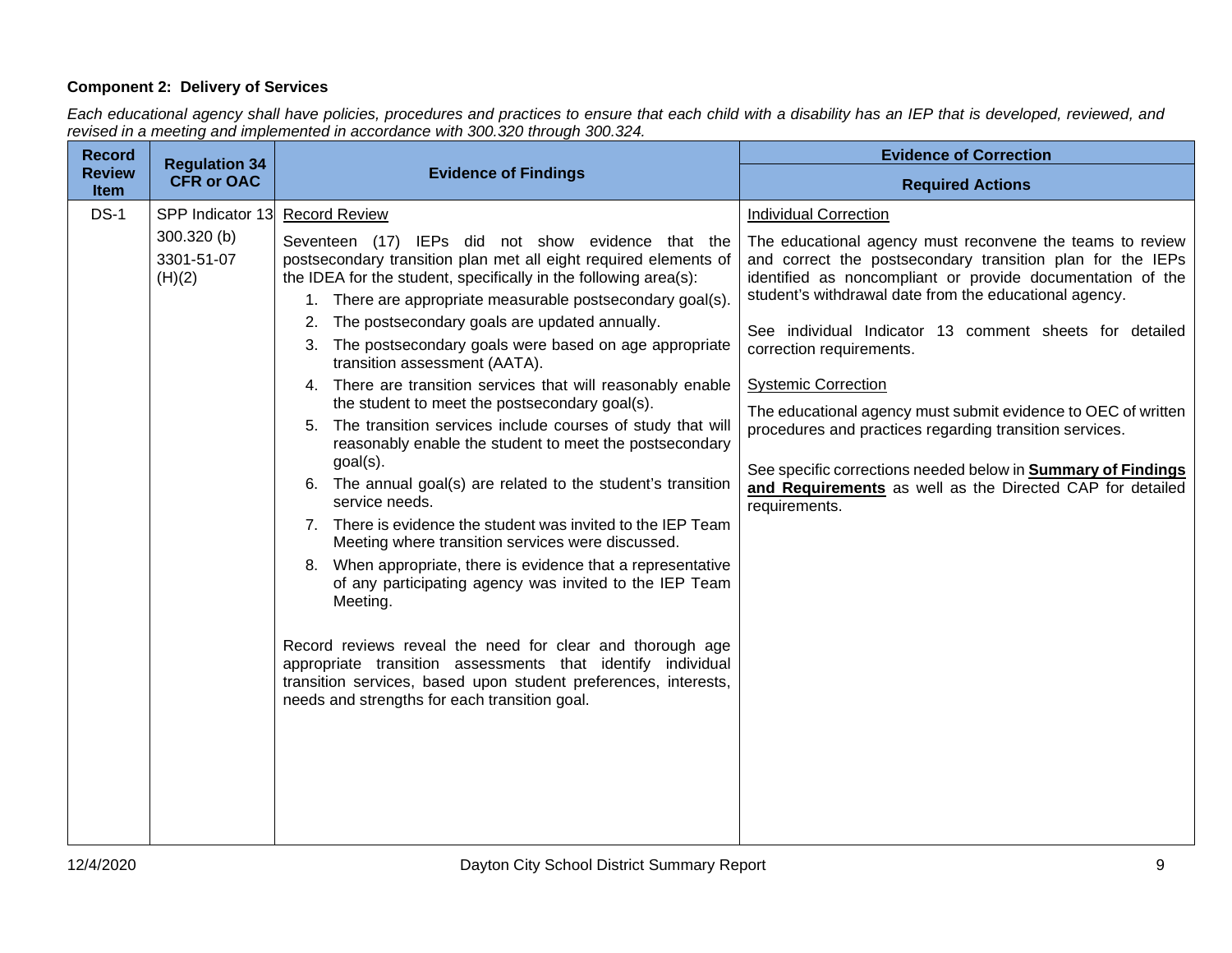| <b>Record</b>                | <b>Regulation 34</b> |                                                                                                                                                                                                                                                                                                                                                                                                                        | <b>Evidence of Correction</b>                                                                                                                                                                                                                                                                                                                                                                                                                                                                                                                                                                                                                                                                                                                                                                                                                                                                                                                       |
|------------------------------|----------------------|------------------------------------------------------------------------------------------------------------------------------------------------------------------------------------------------------------------------------------------------------------------------------------------------------------------------------------------------------------------------------------------------------------------------|-----------------------------------------------------------------------------------------------------------------------------------------------------------------------------------------------------------------------------------------------------------------------------------------------------------------------------------------------------------------------------------------------------------------------------------------------------------------------------------------------------------------------------------------------------------------------------------------------------------------------------------------------------------------------------------------------------------------------------------------------------------------------------------------------------------------------------------------------------------------------------------------------------------------------------------------------------|
| <b>Review</b><br><b>Item</b> | <b>CFR or OAC</b>    | <b>Evidence of Findings</b>                                                                                                                                                                                                                                                                                                                                                                                            | <b>Required Actions</b>                                                                                                                                                                                                                                                                                                                                                                                                                                                                                                                                                                                                                                                                                                                                                                                                                                                                                                                             |
| $DS-2$                       | 300.320(a)(1)        | <b>Record Review</b>                                                                                                                                                                                                                                                                                                                                                                                                   | <b>Individual Correction</b>                                                                                                                                                                                                                                                                                                                                                                                                                                                                                                                                                                                                                                                                                                                                                                                                                                                                                                                        |
|                              |                      | Forty-four (44) school age and eight (8) preschool IEPs did not<br>contain resent Levels of Academic Achievement and Functional<br>Performance (PLOP) that addressed the needs of the student.<br>Preschool and school-age record reviews indicated a lack of a<br>clear comparison to expected grade level standards and a lack of<br>clear baseline data for developing a measurable goal                            | The educational agency must reconvene the IEP teams of the<br>IEPs identified as noncompliant to review and amend the PLOP<br>related to each goal to include:<br>Summary of current daily academic/ behavior and/ or<br>$\bullet$<br>functional performance (strengths and needs) compared<br>to expected grade level standards in order to provide a<br>frame of reference.<br>PLOP must relate to the goal measurement.<br>Baseline data provided for developing a measurable<br>goal.<br>See individual record review comments for detailed correction<br>requirements.<br><b>Systemic Correction</b><br>The educational agency must submit evidence to OEC and<br>ELSR of written procedures and practices regarding the review<br>of current academic/functional data when writing IEPs.<br>See specific corrections needed below in <b>Summary of Findings</b><br>and Requirements as well as the Directed CAP for detailed<br>requirements. |
| $DS-3$                       | 300.320(a)(2)(i)     | <b>Record Review</b>                                                                                                                                                                                                                                                                                                                                                                                                   | <b>Individual Correction</b>                                                                                                                                                                                                                                                                                                                                                                                                                                                                                                                                                                                                                                                                                                                                                                                                                                                                                                                        |
|                              |                      | Thirty-one (31) school age and ten (10) preschool IEPs did not<br>contain measurable annual goals.<br>School age record reviews found goals without a clearly defined<br>condition, behavior and/or mastery/performance criteria based<br>upon the student's identified needs.<br>Preschool record reviews indicated that goals did not contain<br>clearly defined functional behaviors or clear performance criteria. | The educational agency must reconvene the teams of the IEPs<br>identified as noncompliant to review and amend annual goals to<br>contain the following critical elements:<br>1. Clearly defined behavior: the specific action the child will<br>be expected to perform.<br>2. The condition (situation, setting or given material) under<br>which the behavior is to be performed.<br>3. Performance criteria desired: the level the child must<br>demonstrate for mastery and the number of times the<br>child must demonstrate the skill or behavior.<br>See individual record review comments for detailed correction<br>requirements.                                                                                                                                                                                                                                                                                                           |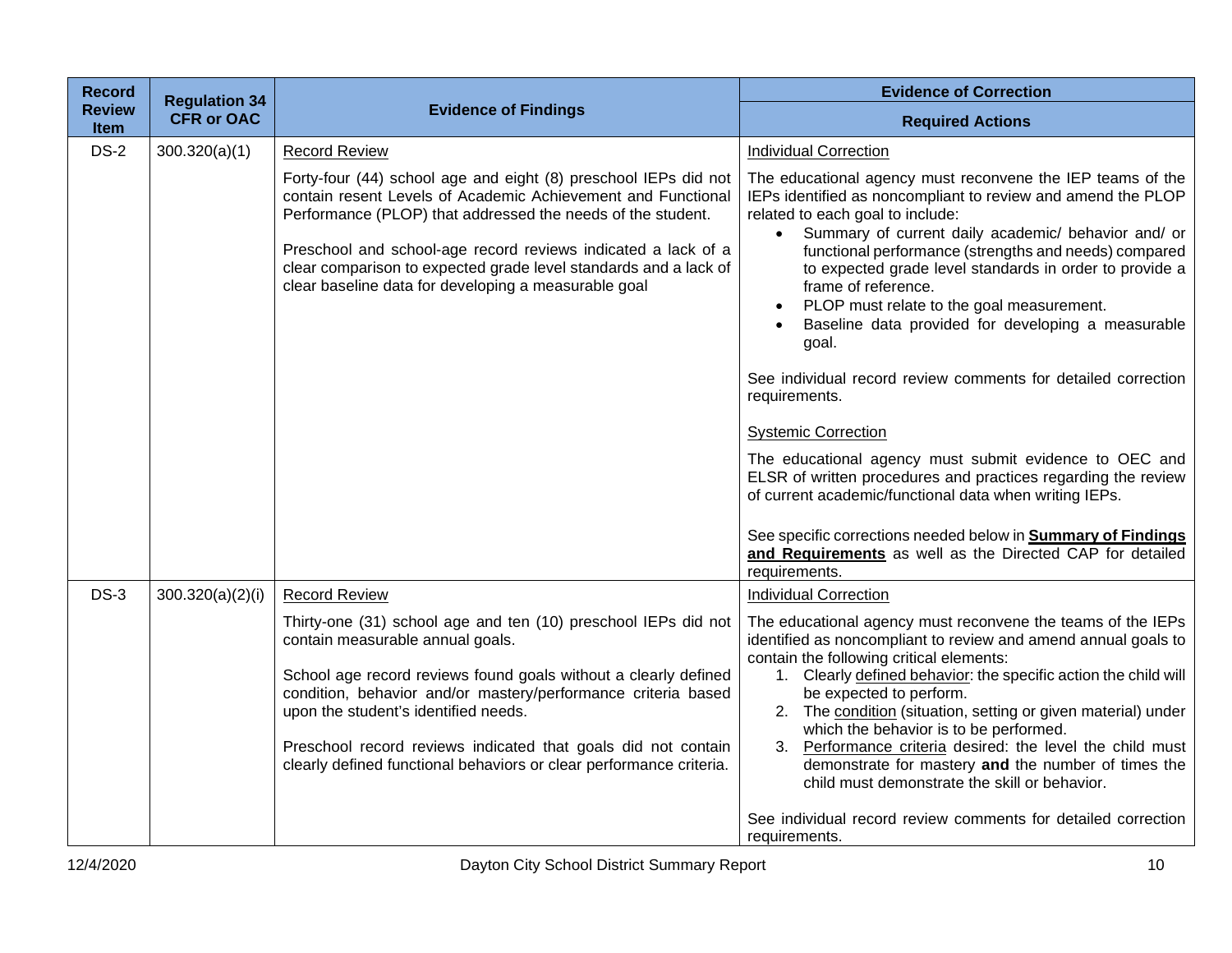| <b>Record</b>                | <b>Regulation 34</b> |                                                                                                                                                                                                                                                                                                                                                                                                        | <b>Evidence of Correction</b>                                                                                                                                                                                                                                                                                                                                                                                                                                                                                                                                                                                                                                                                                                                                                        |
|------------------------------|----------------------|--------------------------------------------------------------------------------------------------------------------------------------------------------------------------------------------------------------------------------------------------------------------------------------------------------------------------------------------------------------------------------------------------------|--------------------------------------------------------------------------------------------------------------------------------------------------------------------------------------------------------------------------------------------------------------------------------------------------------------------------------------------------------------------------------------------------------------------------------------------------------------------------------------------------------------------------------------------------------------------------------------------------------------------------------------------------------------------------------------------------------------------------------------------------------------------------------------|
| <b>Review</b><br><b>Item</b> | <b>CFR or OAC</b>    | <b>Evidence of Findings</b>                                                                                                                                                                                                                                                                                                                                                                            | <b>Required Actions</b>                                                                                                                                                                                                                                                                                                                                                                                                                                                                                                                                                                                                                                                                                                                                                              |
|                              |                      |                                                                                                                                                                                                                                                                                                                                                                                                        | <b>Systemic Correction</b><br>The educational agency must submit evidence to OEC and<br>ELSR of written procedures and practices regarding the<br>development of measurable annual IEP goals.<br>See specific corrections needed below in <b>Summary of Findings</b><br>and Requirements as well as the Directed CAP for detailed<br>requirements.                                                                                                                                                                                                                                                                                                                                                                                                                                   |
| $DS-4$                       | 300.320(a)(2)(i)     | <b>Record Review</b><br>Fourteen (14) school age IEPs did not contain annual goals that<br>address the child's academic area(s) of need.<br>Several IEPs did not address academic needs that were identified<br>in the corresponding ETR, or in the profile section of the IEP. If<br>academic needs have been prioritized in goal development by the<br>IEP team, this must be documented in the IEP. | <b>Individual Correction</b><br>The educational agency must reconvene the teams of the IEPs<br>identified as noncompliant to review and amend the IEP. Annual<br>goals must address the academic needs of the child unless the<br>team provides evidence that the goals were prioritized based on<br>the severity of the needs of the child.<br>See individual record review comments for detailed correction<br>requirements.<br><b>Systemic Correction</b><br>The educational agency must submit evidence to OEC of written<br>procedures and practices regarding the IEP process of<br>addressing identified academic needs.<br>See specific corrections needed below in <b>Summary of Findings</b><br>and Requirements as well as the Directed CAP for detailed<br>requirements. |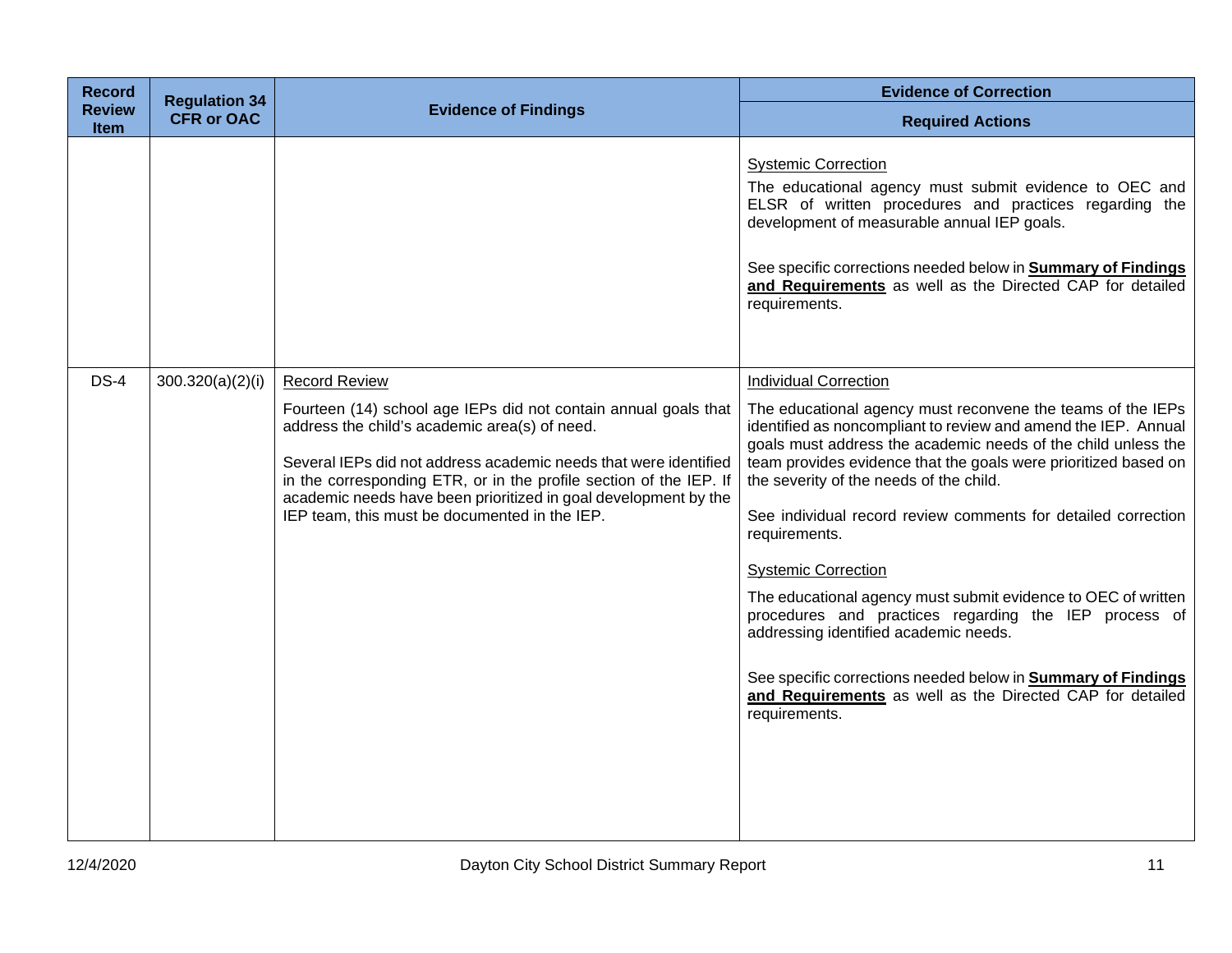| <b>Record</b>         | <b>Regulation 34</b>       |                                                                                                                                                                                                                                                                                                                                                                                                                                                              | <b>Evidence of Correction</b>                                                                                                                                                                                                                                                                                                                                                                                                                                                                                                                                                                                                                                                                                                                                     |
|-----------------------|----------------------------|--------------------------------------------------------------------------------------------------------------------------------------------------------------------------------------------------------------------------------------------------------------------------------------------------------------------------------------------------------------------------------------------------------------------------------------------------------------|-------------------------------------------------------------------------------------------------------------------------------------------------------------------------------------------------------------------------------------------------------------------------------------------------------------------------------------------------------------------------------------------------------------------------------------------------------------------------------------------------------------------------------------------------------------------------------------------------------------------------------------------------------------------------------------------------------------------------------------------------------------------|
| <b>Review</b><br>Item | <b>CFR or OAC</b>          | <b>Evidence of Findings</b>                                                                                                                                                                                                                                                                                                                                                                                                                                  | <b>Required Actions</b>                                                                                                                                                                                                                                                                                                                                                                                                                                                                                                                                                                                                                                                                                                                                           |
| $DS-5$                | 300.320(a)(2)(i)           | <b>Record Review</b>                                                                                                                                                                                                                                                                                                                                                                                                                                         | <b>Individual Correction</b>                                                                                                                                                                                                                                                                                                                                                                                                                                                                                                                                                                                                                                                                                                                                      |
|                       |                            | Sixteen (16) school age and four (4) preschool IEPs did not<br>contain annual goals that address the child's functional area(s) of<br>need.<br>Several Preschool and School-age IEP goals did not address<br>functional or behavioral needs that were identified in the<br>corresponding ETR, or in the profile section of the IEP. If<br>functional needs have been prioritized in goal development by the<br>IEP team, this must be documented in the IEP. | The educational agency must reconvene the teams of the IEPs<br>identified as noncompliant to review and amend the IEP. Annual<br>goals must address the functional needs of the child unless the<br>team provides evidence that the goals were prioritized based on<br>the severity of the needs of the child.<br>See individual record review comments for detailed correction<br>requirements.<br><b>Systemic Correction</b><br>The educational agency must submit evidence to OEC and<br>ELSR of written procedures and practices regarding the IEP<br>process of addressing identified functional needs.<br>See specific corrections needed below in <b>Summary of Findings</b><br>and Requirements as well as the Directed CAP for detailed<br>requirements. |
| $DS-6$                | 300.320(a)(4)              | <b>Record Review</b>                                                                                                                                                                                                                                                                                                                                                                                                                                         | <b>Individual Correction</b>                                                                                                                                                                                                                                                                                                                                                                                                                                                                                                                                                                                                                                                                                                                                      |
|                       | 3301-51-07<br>(H)(1)(e)(i) | Twenty-six (26) school age and eight (8) preschool IEPs did not<br>contain a statement of specially designed instruction that<br>addresses the individual needs of the child and supports the<br>annual goals.                                                                                                                                                                                                                                               | The educational agency must reconvene the teams of the IEPs<br>identified as noncompliant to review and amend the specially<br>designed instruction, as appropriate, to address the needs of the<br>child.                                                                                                                                                                                                                                                                                                                                                                                                                                                                                                                                                        |
|                       |                            | Specially designed instruction (SDI) for preschool and school-age<br>students was often generic in nature, and not individualized to<br>student needs described in the IEP goals and present levels.                                                                                                                                                                                                                                                         | See individual record review comments for detailed correction<br>requirements.                                                                                                                                                                                                                                                                                                                                                                                                                                                                                                                                                                                                                                                                                    |
|                       |                            |                                                                                                                                                                                                                                                                                                                                                                                                                                                              | <b>Systemic Correction</b>                                                                                                                                                                                                                                                                                                                                                                                                                                                                                                                                                                                                                                                                                                                                        |
|                       |                            |                                                                                                                                                                                                                                                                                                                                                                                                                                                              | The educational agency must submit evidence to OEC and<br>ELSR of written procedures and practices regarding the IEP<br>process of determining specially designed instruction.                                                                                                                                                                                                                                                                                                                                                                                                                                                                                                                                                                                    |
|                       |                            |                                                                                                                                                                                                                                                                                                                                                                                                                                                              | See specific corrections needed below in <b>Summary of Findings</b><br>and Requirements as well as the Directed CAP for detailed<br>requirements.                                                                                                                                                                                                                                                                                                                                                                                                                                                                                                                                                                                                                 |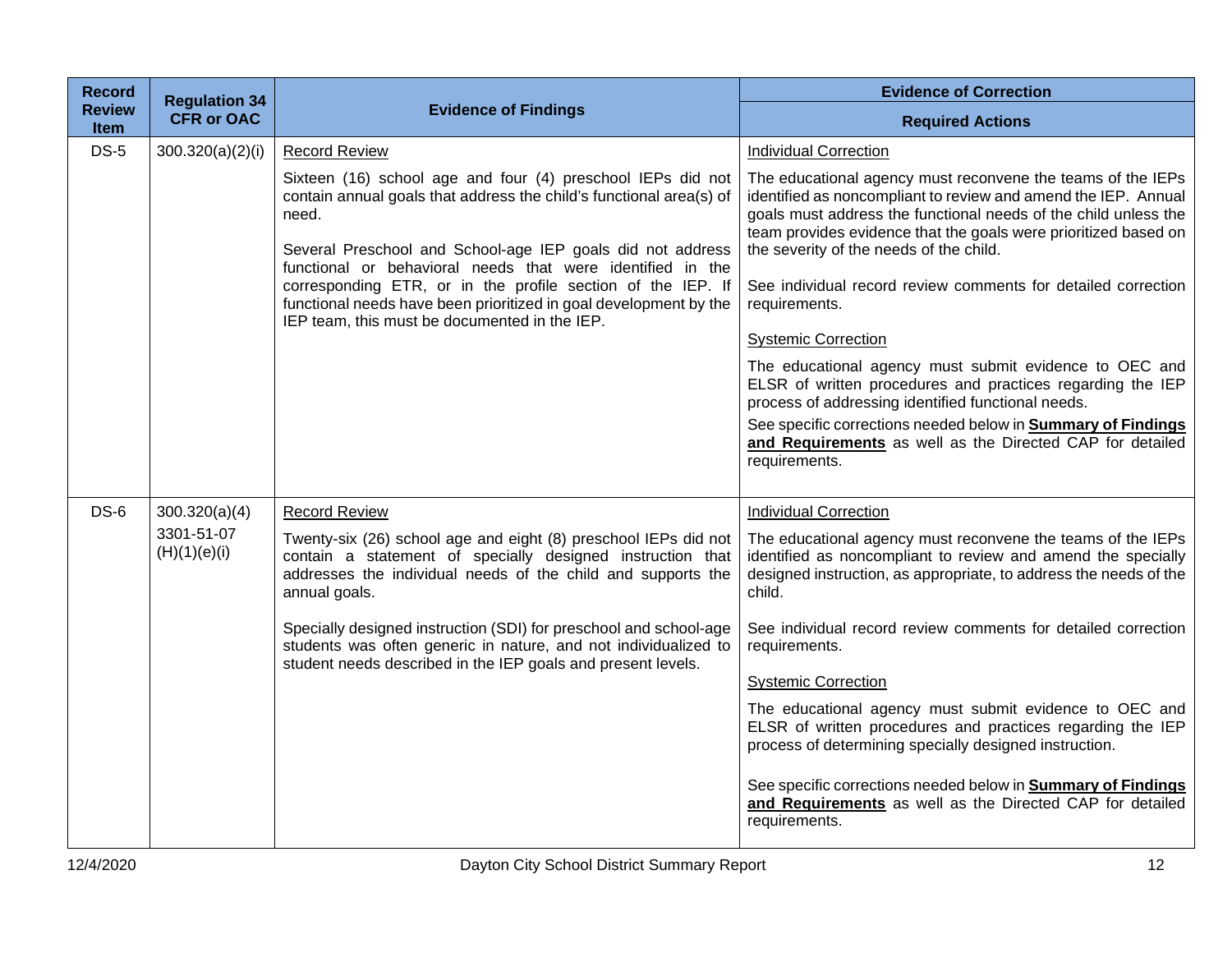| <b>Record</b>                | <b>Regulation 34</b>                     |                                                                                                                                                                                                                                                                                                                                                                                                                                                                                                                                                                                                                                                                                                                                      | <b>Evidence of Correction</b>                                                                                                                                                                                                                                                                                                                                                                                                                                                                                                                                                                                                                                                                                                |
|------------------------------|------------------------------------------|--------------------------------------------------------------------------------------------------------------------------------------------------------------------------------------------------------------------------------------------------------------------------------------------------------------------------------------------------------------------------------------------------------------------------------------------------------------------------------------------------------------------------------------------------------------------------------------------------------------------------------------------------------------------------------------------------------------------------------------|------------------------------------------------------------------------------------------------------------------------------------------------------------------------------------------------------------------------------------------------------------------------------------------------------------------------------------------------------------------------------------------------------------------------------------------------------------------------------------------------------------------------------------------------------------------------------------------------------------------------------------------------------------------------------------------------------------------------------|
| <b>Review</b><br><b>Item</b> | <b>CFR or OAC</b>                        | <b>Evidence of Findings</b>                                                                                                                                                                                                                                                                                                                                                                                                                                                                                                                                                                                                                                                                                                          | <b>Required Actions</b>                                                                                                                                                                                                                                                                                                                                                                                                                                                                                                                                                                                                                                                                                                      |
| <b>DS-7</b>                  | 300.320(a)(7)<br>3301-51-07<br>(H)(1)(i) | <b>Record Review</b><br>Eight (8) school age IEPs did not indicate the specific location<br>where the specially designed instruction will be provided.<br>All preschool IEPs indicated the location where the specially<br>designed instruction will be provided.                                                                                                                                                                                                                                                                                                                                                                                                                                                                    | <b>Individual Correction</b><br>The educational agency must reconvene the teams of the IEPs<br>identified as noncompliant to review and amend the location<br>where the specially designed instruction will be provided.<br>See individual record review comments for detailed correction<br>requirements.<br><b>Systemic Correction</b><br>The educational agency must submit evidence to OEC of written<br>procedures and practices regarding the IEP process of<br>determining the location where specially designed instruction will<br>occur.<br>See specific corrections needed below in <b>Summary of Findings</b><br>and Requirements as well as the Directed CAP for detailed<br>requirements.                      |
| $DS-8$                       | 300.320(a)(7)<br>3301-51-07<br>(H)(1)(i) | <b>Record Review</b><br>Thirteen (13) school age IEPs and one (1) preschool IEP did not<br>indicate the amount of time and frequency of the specially<br>designed instruction.<br>Time and frequency must relate to one specific provider. Several<br>of the records reviewed had two providers listed for one specially<br>designed instruction, this was usually for an inclusion/co-teaching<br>type of instruction. Intervention Specialists and related service<br>providers are both able to deliver specially designed instruction;<br>however, if a general education teacher is assigned to assist in<br>the delivery of specially designed instruction, they must be<br>included in the supports for school personnel box. | <b>Individual Correction</b><br>The educational agency must reconvene the teams of the IEPs<br>identified as noncompliant to review and amend the amount of<br>time and frequency of the specially designed instruction.<br>See individual record review comments for detailed correction<br>requirements.<br><b>Systemic Correction</b><br>The educational agency must submit evidence to OEC and<br>ELSR of written procedures and practices regarding the IEP<br>process of determining the amount and frequency of specially<br>designed instruction to be provided.<br>See specific corrections needed below in <b>Summary of Findings</b><br>and Requirements as well as the Directed CAP for detailed<br>requirements |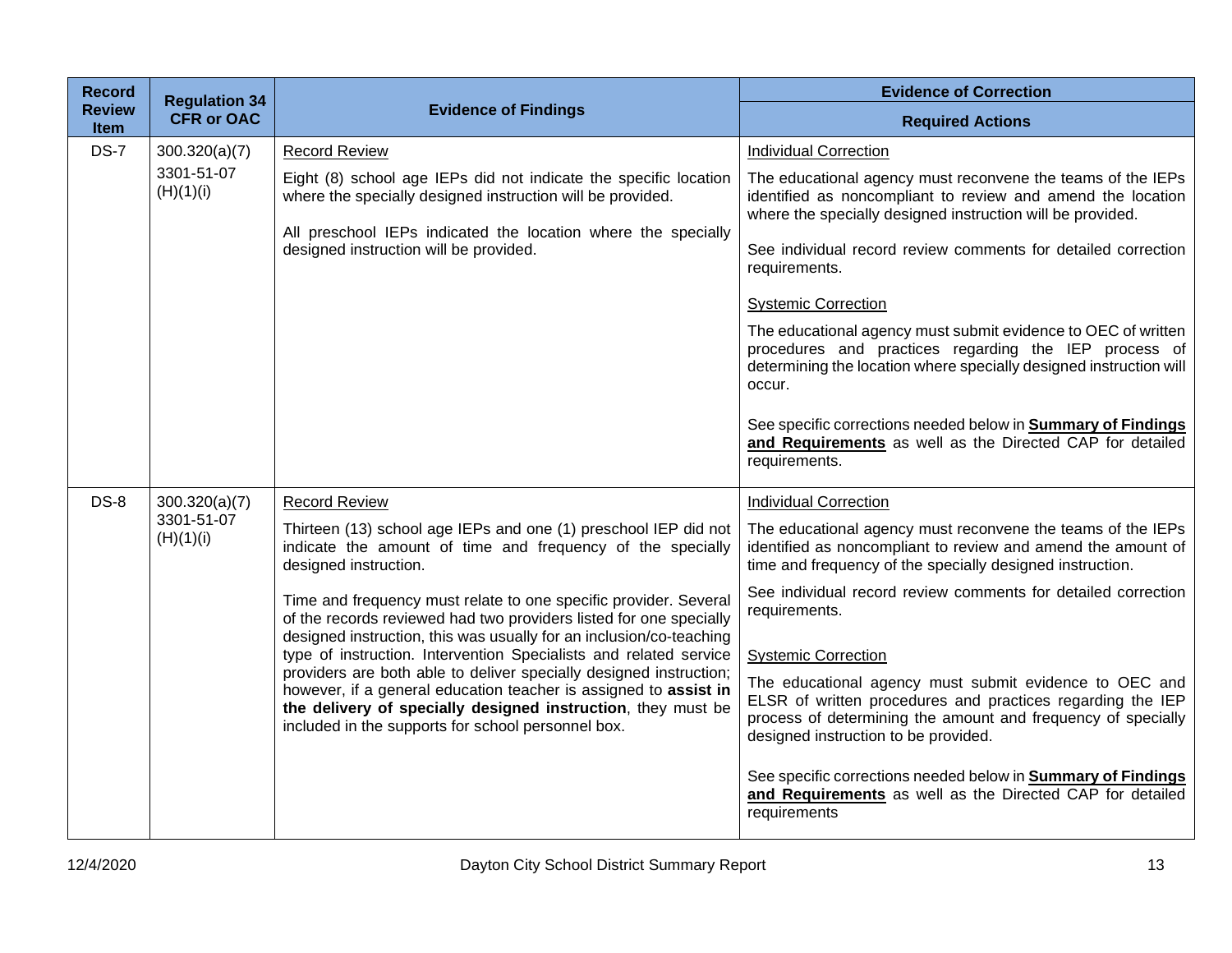| <b>Record</b>                | <b>Regulation 34</b>    |                                                                                                                                                          | <b>Evidence of Correction</b>                                                                                                                                                                      |
|------------------------------|-------------------------|----------------------------------------------------------------------------------------------------------------------------------------------------------|----------------------------------------------------------------------------------------------------------------------------------------------------------------------------------------------------|
| <b>Review</b><br><b>Item</b> | <b>CFR or OAC</b>       | <b>Evidence of Findings</b>                                                                                                                              | <b>Required Actions</b>                                                                                                                                                                            |
| <b>DS-9</b>                  | 300.320(a)(4)           | <b>Record Review</b>                                                                                                                                     | <b>Individual Correction</b>                                                                                                                                                                       |
|                              | 3301-51-07<br>(H)(1)(e) | Five (5) school age and two (2) preschool IEPs did not identify<br>related services that address the needs of the child and support<br>the annual goals. | The educational agency must reconvene the teams of the IEPs<br>identified as noncompliant to review and amend the IEP to<br>include related services that were identified as needed in the<br>IEP. |
|                              |                         |                                                                                                                                                          | See individual record review comments for detailed correction<br>requirements.                                                                                                                     |
|                              |                         |                                                                                                                                                          | <b>Systemic Correction</b>                                                                                                                                                                         |
|                              |                         |                                                                                                                                                          | The educational agency must submit evidence to OEC and<br>ELSR of written procedures and practices regarding the IEP<br>process of addressing identified related service needs.                    |
|                              |                         |                                                                                                                                                          | See specific corrections needed below in <b>Summary of Findings</b><br>and Requirements as well as the Directed CAP for detailed<br>requirements.                                                  |
| <b>DS-10</b>                 | 300.320(a)(7)           | <b>Record Review</b>                                                                                                                                     | <b>Individual Correction</b>                                                                                                                                                                       |
|                              | 3301-51-07<br>(H)(1)(i) | Six (6) school age IEPs and one (1) preschool IEP did not indicate<br>the location where the related services will be provided.                          | The educational agency must reconvene the teams of the IEPs<br>identified as noncompliant to review and amend the IEP to<br>include the location where the related services will be provided.      |
|                              |                         |                                                                                                                                                          | See individual record review comments for detailed correction<br>requirements.                                                                                                                     |
|                              |                         |                                                                                                                                                          | <b>Systemic Correction</b>                                                                                                                                                                         |
|                              |                         |                                                                                                                                                          | The educational agency must submit evidence to OEC and<br>ELSR of written procedures and practices regarding the IEP<br>process of determining the location where related services will<br>occur.  |
|                              |                         |                                                                                                                                                          | See specific corrections needed below in <b>Summary of Findings</b><br>and Requirements as well as the Directed CAP for detailed<br>requirements.                                                  |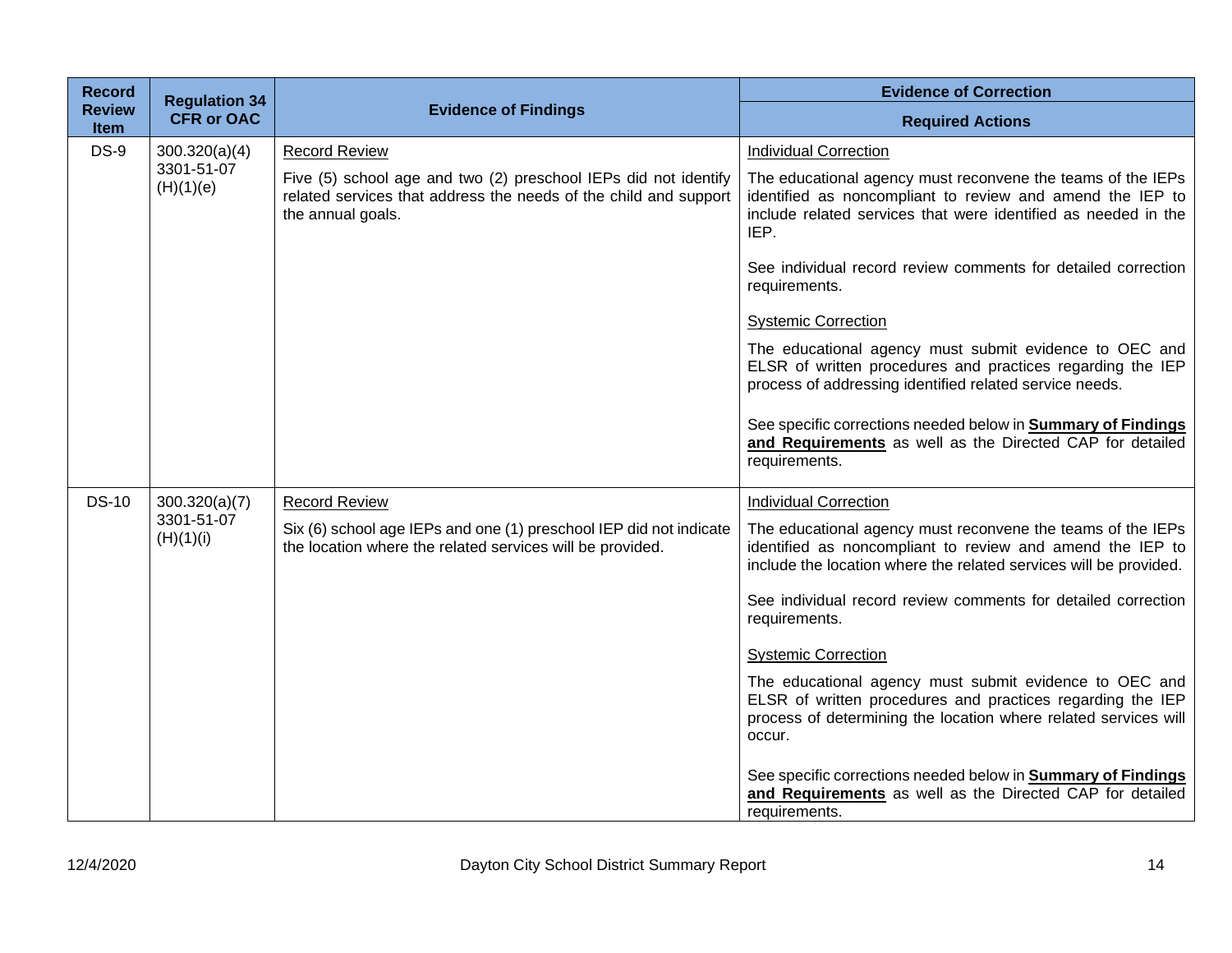| <b>Record</b>                                                                                     |                                                                                                                                                                                                                                                                                                                                                                                                                                                                                                                                                                                                                                                                                                                                                                                                                                                                                                                                                                                                                                                                                                               | <b>Evidence of Correction</b>                                                                                                                                                                                                                                                                                                                                                                                                                                                                                                                                                                                                                                                                                                  |
|---------------------------------------------------------------------------------------------------|---------------------------------------------------------------------------------------------------------------------------------------------------------------------------------------------------------------------------------------------------------------------------------------------------------------------------------------------------------------------------------------------------------------------------------------------------------------------------------------------------------------------------------------------------------------------------------------------------------------------------------------------------------------------------------------------------------------------------------------------------------------------------------------------------------------------------------------------------------------------------------------------------------------------------------------------------------------------------------------------------------------------------------------------------------------------------------------------------------------|--------------------------------------------------------------------------------------------------------------------------------------------------------------------------------------------------------------------------------------------------------------------------------------------------------------------------------------------------------------------------------------------------------------------------------------------------------------------------------------------------------------------------------------------------------------------------------------------------------------------------------------------------------------------------------------------------------------------------------|
| <b>CFR or OAC</b><br><b>Item</b>                                                                  |                                                                                                                                                                                                                                                                                                                                                                                                                                                                                                                                                                                                                                                                                                                                                                                                                                                                                                                                                                                                                                                                                                               | <b>Required Actions</b>                                                                                                                                                                                                                                                                                                                                                                                                                                                                                                                                                                                                                                                                                                        |
| <b>Regulation 34</b><br><b>Review</b><br><b>DS-11</b><br>300.320(a)(7)<br>3301-51-07<br>(H)(1)(i) | <b>Evidence of Findings</b><br><b>Record Review</b><br>Eight (8) school age IEPs and one (1) preschool IEP did not<br>indicate the amount of time, duration and frequency of the related<br>services to be provided.<br>Interviews<br>During nineteen (19) interviews, staff from multiple elementary,<br>middle and high schools (including general education teachers,<br>special education teachers and support personnel, and<br>administration) as well as multiple parents in public parent<br>meetings and/or written comments, expressed concerns that<br>students were not being provided the services outlined in their<br>IEPs. These expressed concerns include that SDI and related<br>service providers were not able to address the needs of their<br>special education student(s) because there was not enough time<br>in their schedule to provide the needed support for every child.<br>This is evidence that special education services are either not<br>being developed by the IEP team based on the determination of<br>student need and/or not subsequently implemented in accordance | <b>Individual Correction</b><br>The educational agency must reconvene the teams of the IEPs<br>identified as noncompliant to review and amend on the IEP the<br>amount of time and frequency of the related services to be<br>provided.<br>See individual record review comments for detailed correction<br>requirements.<br><b>Systemic Correction</b><br>The educational agency must submit evidence to OEC and<br>ELSR of written procedures and practices regarding the IEP<br>process of determining the amount and frequency of related<br>services to be provided.<br>See specific corrections needed below in <b>Summary of Findings</b><br>and Requirements as well as the Directed CAP for detailed<br>requirements. |
|                                                                                                   | of each student's individualized needs.<br>During three out of five interview sessions with preschool teachers<br>and related service providers, multiple staff stated that children's<br>progress was impacted due to caseloads beyond the maximum<br>and a lack of planning time. Also, preschool stated that decisions<br>on service time/frequency were made based on agency needs<br>rather than individual child needs.<br>During fourteen(14) interviews, staff from multiple elementary,<br>middl, and high schools (including general education teachers,<br>special education teachers and support personnel, and<br>administration) as well as multiple parents in public parent<br>meetings and/or written comments, stated that the amount of time<br>for specially designed instruction (SDI) and related services was<br>often reduced to fit the schedule available in the setting, and not<br>sufficient to address the needs or provide the SDI and related<br>services described in the IEP.                                                                                               |                                                                                                                                                                                                                                                                                                                                                                                                                                                                                                                                                                                                                                                                                                                                |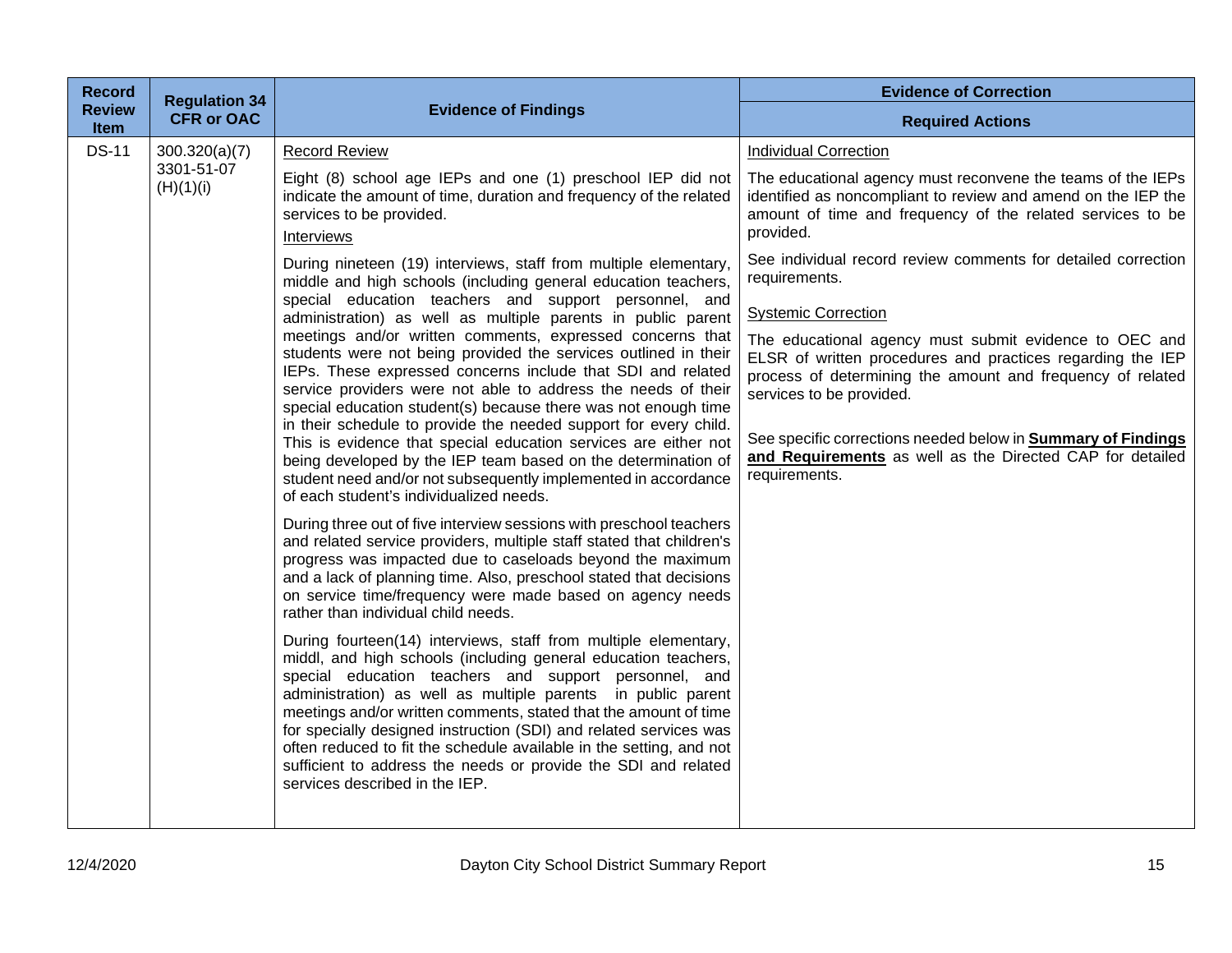| <b>Record</b>                | <b>Regulation 34</b><br><b>CFR or OAC</b>   | <b>Evidence of Findings</b>                                                                                                                                                                                                                                                                                                                                                                                                                                                                                                                                                                                                                                                                                                                   | <b>Evidence of Correction</b>                                                                                                                                                                                                                                                                                                                                                                                                                                                                                                                                                                                                                                                                                                             |
|------------------------------|---------------------------------------------|-----------------------------------------------------------------------------------------------------------------------------------------------------------------------------------------------------------------------------------------------------------------------------------------------------------------------------------------------------------------------------------------------------------------------------------------------------------------------------------------------------------------------------------------------------------------------------------------------------------------------------------------------------------------------------------------------------------------------------------------------|-------------------------------------------------------------------------------------------------------------------------------------------------------------------------------------------------------------------------------------------------------------------------------------------------------------------------------------------------------------------------------------------------------------------------------------------------------------------------------------------------------------------------------------------------------------------------------------------------------------------------------------------------------------------------------------------------------------------------------------------|
| <b>Review</b><br><b>Item</b> |                                             |                                                                                                                                                                                                                                                                                                                                                                                                                                                                                                                                                                                                                                                                                                                                               | <b>Required Actions</b>                                                                                                                                                                                                                                                                                                                                                                                                                                                                                                                                                                                                                                                                                                                   |
| <b>DS-12</b>                 | 300.324(a)(2)(v)<br>3301-51-<br>01(B)(3)    | <b>Record Review</b><br>Eight (8) school age IEPs did not identify assistive technology to<br>enable the child to be involved and make progress in the general<br>education curriculum.<br>All preschool IEPs identified assistive technology to enable the<br>child to be involved and make progress in the general education<br>curriculum.<br>Several IEPs did not include assistive technology listed as<br>educational needs in the ETR. Needs indicated in the ETRs must<br>be carried over and included during the IEP development. In the<br>IEPs that included assistive technology in the profile or present<br>levels of performance, the assistive technology must also be<br>documented in section 7 under Assistive Technology. | <b>Individual Correction</b><br>The educational agency must reconvene the teams of the IEPs<br>identified as noncompliant to review assistive technology and/or<br>services that would directly assist the child with a disability to<br>increase, maintain, or improve their functional capabilities and<br>include them on the IEP.<br>See individual record review comments for detailed correction                                                                                                                                                                                                                                                                                                                                    |
|                              |                                             |                                                                                                                                                                                                                                                                                                                                                                                                                                                                                                                                                                                                                                                                                                                                               | requirements.<br><b>Systemic Correction</b><br>The educational agency must submit evidence to OEC of written<br>procedures and practices regarding assistive technology.<br>See specific corrections needed below in <b>Summary of Findings</b><br>and Requirements as well as the Directed CAP for detailed<br>requirements.                                                                                                                                                                                                                                                                                                                                                                                                             |
| <b>DS-13</b>                 | 300.320(a)(6)(i)<br>3301-51-07<br>(H)(1)(g) | <b>Record Review</b><br>Thirty-nine (39) school age and three (3) preschool IEPs did not<br>identify accommodations provided to enable the child to be<br>involved and make progress in the general education curriculum.<br>Many school age records lacked the clarity of the condition and/or<br>extent for each accommodation. The term "as needed" is not<br>acceptable as an explanation of the condition or extent for an<br>accommodation. The provision of accommodations must be<br>explained in terms of the conditions for and extent of each<br>accommodation.<br>Preschool records indicated a lack of description as to the extent<br>of and conditions for accommodations.                                                     | <b>Individual Correction</b><br>The educational agency must reconvene the teams of the IEPs<br>identified as noncompliant to review the accommodations that<br>would directly assist the child to access the course content<br>without altering the scope or complexity of the information taught<br>and include them on the IEP.<br>See individual record review comments for detailed correction<br>requirements.<br><b>Systemic Correction</b><br>The educational agency must submit evidence to OEC and<br>ELSR of written procedures and practices regarding<br>accommodations.<br>See specific corrections needed below in <b>Summary of Findings</b><br>and Requirements as well as the Directed CAP for detailed<br>requirements. |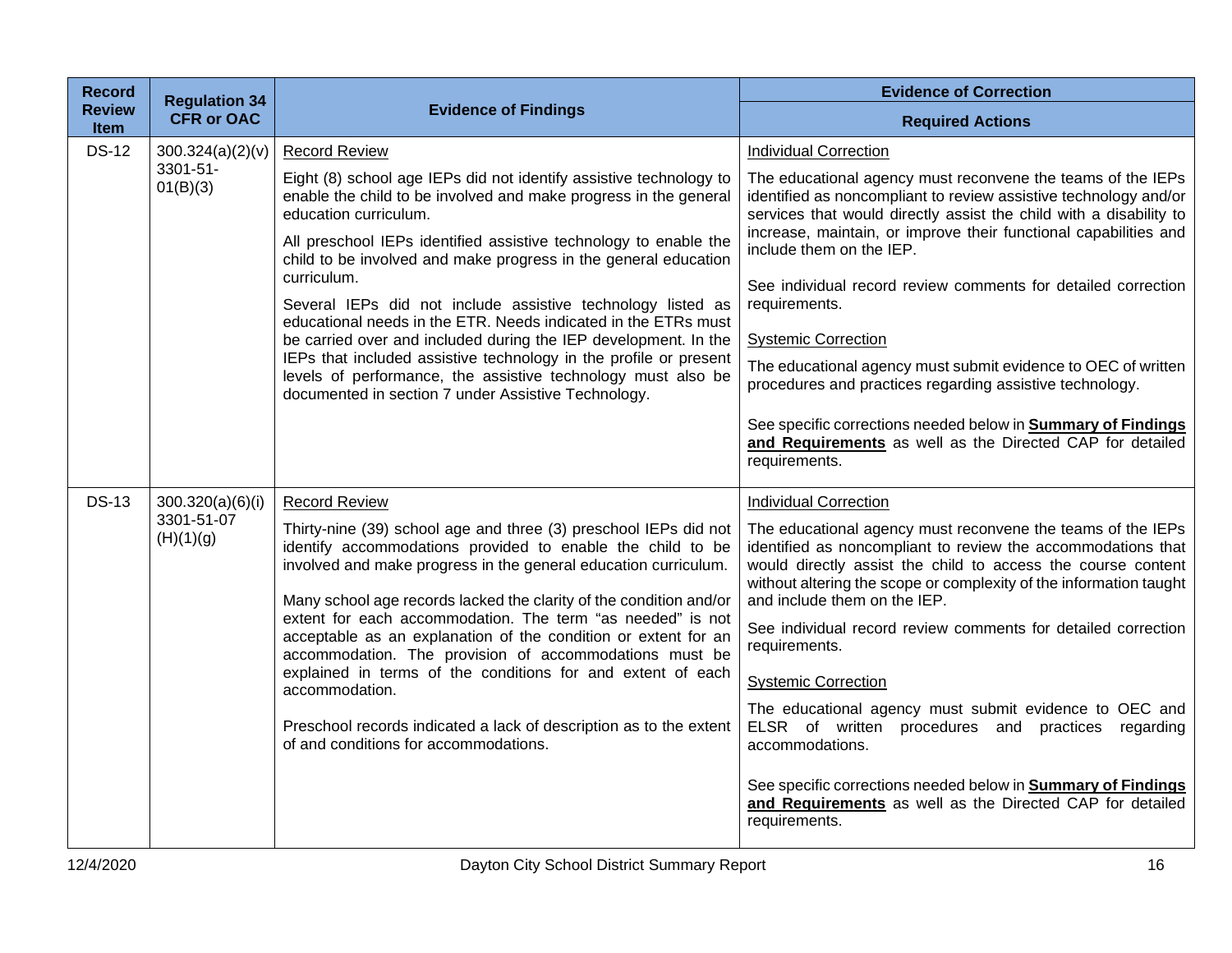| <b>Record</b>                | <b>Regulation 34</b>    |                                                                                                                                                                                                                                                                                                                                                                                                                                                                                                                                                                                                                                                                                                 | <b>Evidence of Correction</b>                                                                                                                                                                                                                                                                                                                                                                                                                                                                                                                                                                                                                                                                                             |
|------------------------------|-------------------------|-------------------------------------------------------------------------------------------------------------------------------------------------------------------------------------------------------------------------------------------------------------------------------------------------------------------------------------------------------------------------------------------------------------------------------------------------------------------------------------------------------------------------------------------------------------------------------------------------------------------------------------------------------------------------------------------------|---------------------------------------------------------------------------------------------------------------------------------------------------------------------------------------------------------------------------------------------------------------------------------------------------------------------------------------------------------------------------------------------------------------------------------------------------------------------------------------------------------------------------------------------------------------------------------------------------------------------------------------------------------------------------------------------------------------------------|
| <b>Review</b><br><b>Item</b> | <b>CFR or OAC</b>       | <b>Evidence of Findings</b>                                                                                                                                                                                                                                                                                                                                                                                                                                                                                                                                                                                                                                                                     | <b>Required Actions</b>                                                                                                                                                                                                                                                                                                                                                                                                                                                                                                                                                                                                                                                                                                   |
| <b>DS-14</b>                 | 300.320(a)(4)           | <b>Record Review</b>                                                                                                                                                                                                                                                                                                                                                                                                                                                                                                                                                                                                                                                                            | <b>Individual Correction</b>                                                                                                                                                                                                                                                                                                                                                                                                                                                                                                                                                                                                                                                                                              |
|                              | 3301-51-07<br>(H)(1)(e) | Nineteen (19) school age IEPs did not identify modifications to<br>enable the child to be involved and make progress in the general<br>education curriculum.<br>Many school age records lacked clarity or did not define the<br>modifications needed to meet individual student needs. The<br>extent of the modification needed for the student to be involved in<br>and make progress within the general education curriculum must<br>be clearly explained or defined. This can be explained by<br>providing reading level, ability level, etc., or by referring to the<br>Ohio's Learning Standards Extended.                                                                                 | The educational agency must reconvene the teams of the IEPs<br>identified as noncompliant to review the modifications that would<br>alter the amount or complexity of grade-level materials and<br>would enable the child to be involved and make progress in the<br>general education curriculum and include them in the IEP.<br>See individual record review comments for detailed correction<br>requirements.<br><b>Systemic Correction</b><br>The educational agency must submit evidence to OEC of written<br>procedures and practices regarding modifications.<br>See specific corrections needed below in <b>Summary of Findings</b><br>and Requirements as well as the Directed CAP for detailed<br>requirements. |
| <b>DS-15</b>                 | 300.320(a)(4)           | <b>Record Review</b>                                                                                                                                                                                                                                                                                                                                                                                                                                                                                                                                                                                                                                                                            | <b>Individual Correction</b>                                                                                                                                                                                                                                                                                                                                                                                                                                                                                                                                                                                                                                                                                              |
|                              | 3301-51-07<br>(H)(1)(e) | Ten (10) school age and four (4) preschool IEPs did not identify<br>supports for school personnel to enable the child to be involved<br>and make progress in the general education curriculum.<br>School age records did not always indicate who would be<br>providing the service and when the service would be provided.<br>The supports for school personnel must describe services<br>between professionals (by title) by documenting the support to<br>include what services will be provided, who will receive; who will<br>deliver; and when the support will be provided.<br>Preschool records did not always indicate when support for school<br>personnel services would be provided. | The educational agency must reconvene the teams of the IEPs<br>identified as noncompliant to review the supports for school<br>personnel that were identified by the IEP team and define the<br>supports on the IEP including who will provide the support and<br>when it will take place."<br>See individual record review comments for detailed correction<br>requirements.<br><b>Systemic Correction</b><br>The educational agency must submit evidence to OEC and<br>ELSR of written procedures and practices regarding supports for<br>school personnel.                                                                                                                                                             |
|                              |                         |                                                                                                                                                                                                                                                                                                                                                                                                                                                                                                                                                                                                                                                                                                 | See specific corrections needed below in <b>Summary of Findings</b><br>and Requirements as well as the Directed CAP for detailed<br>requirements.                                                                                                                                                                                                                                                                                                                                                                                                                                                                                                                                                                         |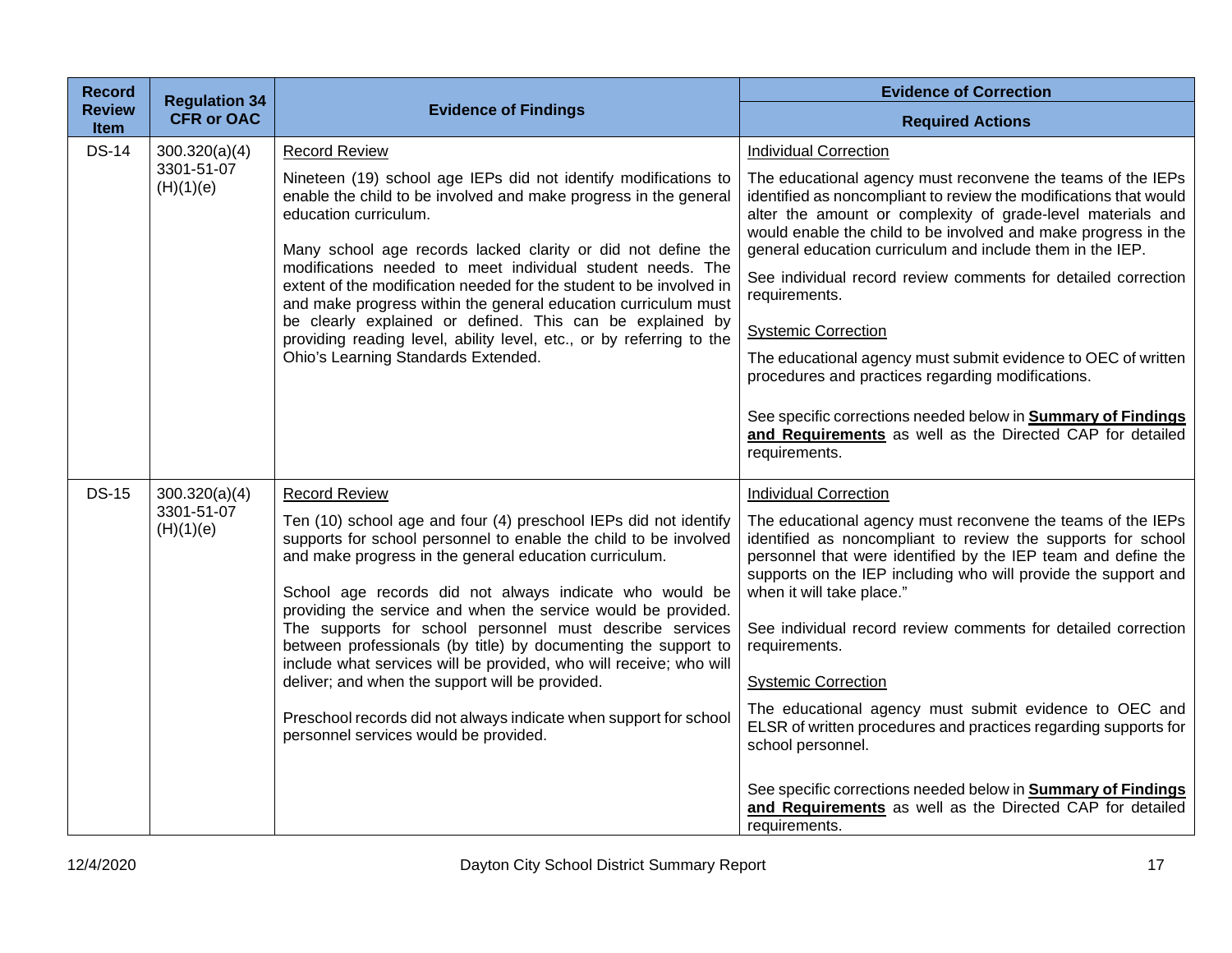| <b>Record</b>                | <b>Regulation 34</b> |                                                                                                                                                                                                                                                                                                                                                                                                                                                                       | <b>Evidence of Correction</b>                                                                                                                                                        |
|------------------------------|----------------------|-----------------------------------------------------------------------------------------------------------------------------------------------------------------------------------------------------------------------------------------------------------------------------------------------------------------------------------------------------------------------------------------------------------------------------------------------------------------------|--------------------------------------------------------------------------------------------------------------------------------------------------------------------------------------|
| <b>Review</b><br><b>Item</b> | <b>CFR or OAC</b>    | <b>Evidence of Findings</b>                                                                                                                                                                                                                                                                                                                                                                                                                                           | <b>Required Actions</b>                                                                                                                                                              |
| <b>DS-16</b>                 | 3301-51-07           | <b>Record Review</b>                                                                                                                                                                                                                                                                                                                                                                                                                                                  | <b>Individual Correction</b>                                                                                                                                                         |
|                              | (H)(1)(h)(ii)        | Six (6) school age student records did not have a justification<br>statement explaining why the student must participate in the<br>alternate assessment.                                                                                                                                                                                                                                                                                                              | The educational agency must reconvene the teams of the IEPs<br>identified as noncompliant to review and determination if the<br>alternate assessment is appropriate for the student. |
|                              |                      | Several records did not include a justification for the student not<br>participating in the alternate assessment. The justification must<br>verify why the IEP team determined the student must take the<br>alternate assessment. This includes the team completing the Ohio<br>Alternate Assessment for Students with Significant Cognitive<br>Disabilities (AASCD) Participation Criteria form to assist in<br>determining the justification for alternate testing. | See individual record review comments for detailed correction<br>requirements.                                                                                                       |
|                              |                      |                                                                                                                                                                                                                                                                                                                                                                                                                                                                       | <b>Systemic Correction</b>                                                                                                                                                           |
|                              |                      |                                                                                                                                                                                                                                                                                                                                                                                                                                                                       | The educational agency must submit evidence to OEC of written<br>procedures and practices regarding the determination of<br>participation in the AASCD                               |
|                              |                      |                                                                                                                                                                                                                                                                                                                                                                                                                                                                       | See specific corrections needed below in <b>Summary of Findings</b><br>and Requirements as well as the Directed CAP for detailed<br>requirements.                                    |
| <b>DS-17</b>                 | 3301-51-             | <b>Record Review</b>                                                                                                                                                                                                                                                                                                                                                                                                                                                  | <b>Individual Correction</b>                                                                                                                                                         |
|                              | 07(L)(2)             | Twenty-eight (28) school age and five (5) preschool IEPs did not<br>contain measurable annual goals and services/placement<br>consistent with progress made.                                                                                                                                                                                                                                                                                                          | None<br><b>Systemic Correction</b>                                                                                                                                                   |
|                              |                      | Several student progress reports were not made available for<br>review. Preschool and school-age record reviews and IEP<br>verification visits did not always provide evidence that instructional<br>data was collected for each measurable annual goal.                                                                                                                                                                                                              | The educational agency must submit evidence to OEC and<br>ELSR of written procedures and practices regarding measurable<br>annual goals and services consistent with progress made.  |
|                              |                      |                                                                                                                                                                                                                                                                                                                                                                                                                                                                       | See specific corrections needed below in <b>Summary of Findings</b><br>and Requirements as well as the Directed CAP for detailed<br>requirements.                                    |
| <b>DS-18</b>                 | 3301-51-07(L)        | <b>Record Review</b>                                                                                                                                                                                                                                                                                                                                                                                                                                                  | <b>Individual Correction</b>                                                                                                                                                         |
|                              |                      | Twelve (12) school age IEPs did not show evidence that revisions<br>were made based on data indicating changes in student needs or<br>abilities.                                                                                                                                                                                                                                                                                                                      | The educational agency must reconvene the teams to review<br>and amend the IEPs to reflect changes made based on current<br>needs or abilities.                                      |
|                              |                      |                                                                                                                                                                                                                                                                                                                                                                                                                                                                       | See individual record review comments for detailed correction<br>requirements.                                                                                                       |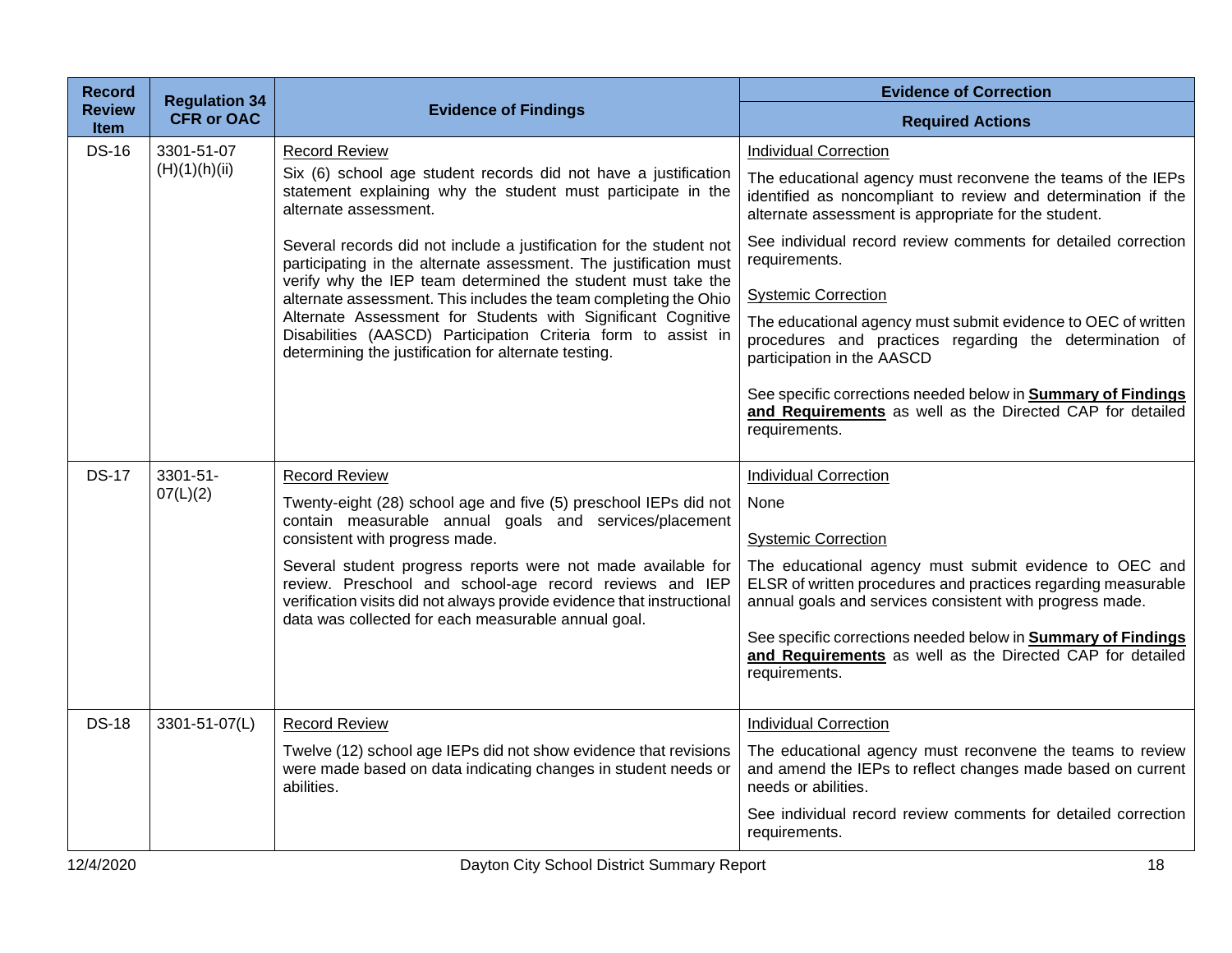| <b>Record</b>                | <b>Regulation 34</b>        |                                                                                                                                                                                                                                                                                                                                                                                                                                                                                                                                                                                                                                                                                                                                                                                                                                                                                                                                                                                                                                                                                                                                                                                                                  | <b>Evidence of Correction</b>                                                                                                                                                                                                                                                                                                                                                                                                                                                                                                                                                                                                                                                                                                                                                                                                                                                                                                                                                                                                                                                                                                                                                               |
|------------------------------|-----------------------------|------------------------------------------------------------------------------------------------------------------------------------------------------------------------------------------------------------------------------------------------------------------------------------------------------------------------------------------------------------------------------------------------------------------------------------------------------------------------------------------------------------------------------------------------------------------------------------------------------------------------------------------------------------------------------------------------------------------------------------------------------------------------------------------------------------------------------------------------------------------------------------------------------------------------------------------------------------------------------------------------------------------------------------------------------------------------------------------------------------------------------------------------------------------------------------------------------------------|---------------------------------------------------------------------------------------------------------------------------------------------------------------------------------------------------------------------------------------------------------------------------------------------------------------------------------------------------------------------------------------------------------------------------------------------------------------------------------------------------------------------------------------------------------------------------------------------------------------------------------------------------------------------------------------------------------------------------------------------------------------------------------------------------------------------------------------------------------------------------------------------------------------------------------------------------------------------------------------------------------------------------------------------------------------------------------------------------------------------------------------------------------------------------------------------|
| <b>Review</b><br><b>Item</b> | <b>CFR or OAC</b>           | <b>Evidence of Findings</b>                                                                                                                                                                                                                                                                                                                                                                                                                                                                                                                                                                                                                                                                                                                                                                                                                                                                                                                                                                                                                                                                                                                                                                                      | <b>Required Actions</b>                                                                                                                                                                                                                                                                                                                                                                                                                                                                                                                                                                                                                                                                                                                                                                                                                                                                                                                                                                                                                                                                                                                                                                     |
|                              |                             | Several of the submitted progress monitoring reports showed a<br>lack of progress toward goals, with no evidence that the IEP team<br>reconvened to address and revise the goals as appropriate and/or<br>implement and document an intervention to address the student's<br>academic or functional need. Several progress reports were not<br>submitted upon request. Without available progress monitoring for<br>IEP goals, teams cannot determine the need for IEP revision.                                                                                                                                                                                                                                                                                                                                                                                                                                                                                                                                                                                                                                                                                                                                 | <b>Systemic Correction</b><br>The educational agency must submit evidence to OEC of written<br>procedures and practices regarding using data to revise IEPs<br>based on changes in student needs or abilities.<br>See specific corrections needed below in <b>Summary of Findings</b><br>and Requirements as well as the Directed CAP for detailed<br>requirements.                                                                                                                                                                                                                                                                                                                                                                                                                                                                                                                                                                                                                                                                                                                                                                                                                         |
| <b>DS-19</b>                 | 300.321(5)<br>3301-51-07(I) | <b>Record Review</b><br>Fourteen (14) school age and four (4) preschool IEPs did not<br>indicate that the IEP Team included a group of qualified<br>professionals.<br>Interviews<br>During eight (8) interviews, staff from multiple elementary, middle<br>and high schools (including general education teachers, special<br>education teachers and support personnel, and administration) as<br>well as multiple parents in public parent meetings and/or written<br>comments indicated that student change of placement was made<br>without parent or IEP team involvement. It was reported during<br>interviews that students were moved from one setting to another<br>without IEP team consideration or review. The parent and team<br>were notified after the placement change. Parents were not<br>afforded the opportunity to be involved.<br>In many cases, the signatures of the required members of the IEP<br>team were missing. Other records did not have evidence of all<br>required members being present at the IEP meeting.<br>Preschool records did not always provide evidence that a general<br>education teacher participated or that an excusal form was signed<br>prior to the meeting. | <b>Individual Correction</b><br>For the IEPs identified as noncompliant, the educational agency<br>must:<br>Provide documentation that the parent was informed prior to<br>the IEP meeting that the person qualified to interpret the<br>instructional implications of evaluation results would not<br>participate in the meeting, and<br>Provide a written excuse signed by the parents and the<br>educational agency that allowed the person qualified to<br>interpret the instructional implications of evaluation results<br>not to be in attendance at the IEP meeting, or<br>Reconvene the IEP team to review the IEP with all required<br>members present.<br>See individual record review comments for detailed correction<br>requirements.<br><b>Systemic Correction</b><br>The educational agency must submit evidence to OEC and<br>preschool of written procedures and practices regarding the<br>involvement of people qualified to interpret the instructional<br>implications of evaluation results in the IEP process.<br>See specific corrections needed below in <b>Summary of Findings</b><br>and Requirements as well as the Directed CAP for detailed<br>requirements. |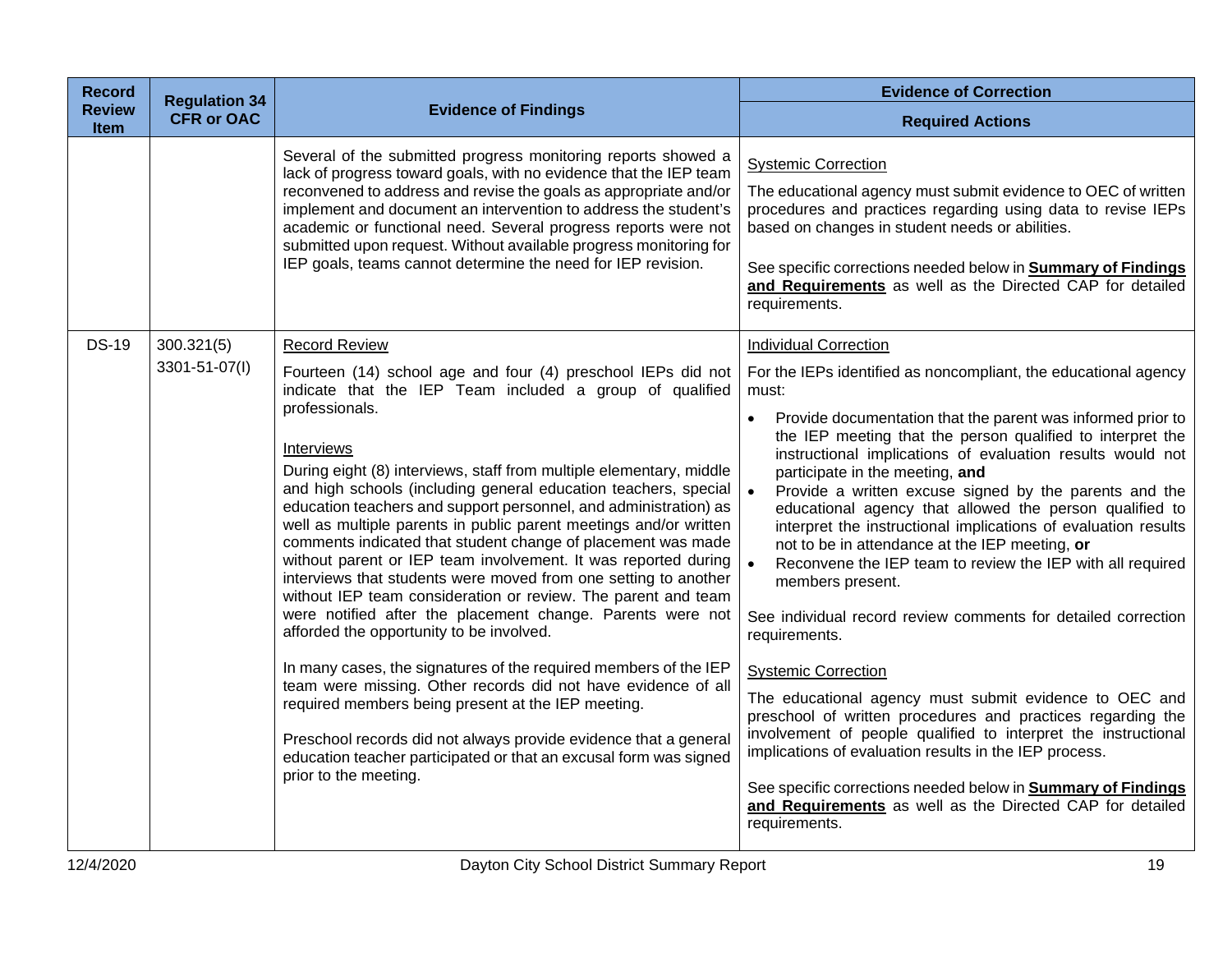# **Component 3: Least Restrictive Environment (LRE) and IEP Alignment**

*Each educational agency shall ensure that to the maximum extent appropriate, children with disabilities, including children in public or nonpublic institutions or other care facilities, are educated with children who are nondisabled; and that a continuum of alternative placements is available to meet the needs of children with disabilities for special education and related services.*

| <b>Recor</b>                |                                                     | <b>Evidence of Findings</b>                                                                                                                                                                                                                                                                                                                                                                                                                                                                                                                                                                                                                                                                                                              | <b>Evidence of Correction</b>                                                                                                                                                                                                                                                                                                                                                                                                                                                                                                                                                                            |
|-----------------------------|-----------------------------------------------------|------------------------------------------------------------------------------------------------------------------------------------------------------------------------------------------------------------------------------------------------------------------------------------------------------------------------------------------------------------------------------------------------------------------------------------------------------------------------------------------------------------------------------------------------------------------------------------------------------------------------------------------------------------------------------------------------------------------------------------------|----------------------------------------------------------------------------------------------------------------------------------------------------------------------------------------------------------------------------------------------------------------------------------------------------------------------------------------------------------------------------------------------------------------------------------------------------------------------------------------------------------------------------------------------------------------------------------------------------------|
| d<br><b>Revie</b><br>w Item | <b>Regulation 34</b><br><b>CFR or OAC</b>           |                                                                                                                                                                                                                                                                                                                                                                                                                                                                                                                                                                                                                                                                                                                                          | <b>Required Actions</b>                                                                                                                                                                                                                                                                                                                                                                                                                                                                                                                                                                                  |
| $LRE-1$                     | 300.114<br>300.320(a)(5)<br>3301-51-07<br>(H)(1)(f) | <b>Record Review</b>                                                                                                                                                                                                                                                                                                                                                                                                                                                                                                                                                                                                                                                                                                                     | <b>Individual Correction</b>                                                                                                                                                                                                                                                                                                                                                                                                                                                                                                                                                                             |
|                             |                                                     | Twenty-two (22) school age and two (2) preschool IEPs did not<br>include an explanation of the extent to which the child will not<br>participate with nondisabled children in the general education<br>classroom.                                                                                                                                                                                                                                                                                                                                                                                                                                                                                                                        | The educational agency must reconvene the teams of the IEPs<br>identified as noncompliant to review and include a justification as<br>to why the child was removed from the general education<br>classroom.                                                                                                                                                                                                                                                                                                                                                                                              |
|                             |                                                     |                                                                                                                                                                                                                                                                                                                                                                                                                                                                                                                                                                                                                                                                                                                                          | The justification should:                                                                                                                                                                                                                                                                                                                                                                                                                                                                                                                                                                                |
|                             |                                                     | Interviews<br>During eight (8) interviews, staff from multiple elementary, middle<br>and high schools (including general education teachers, special<br>education teachers and support personnel, and administration) as<br>well as multiple parents in public parent meetings and/or written<br>comments, shared that some students' educational placement was<br>not a team decision, rather, a decision made by central office,<br>without parent/guardian involvement and notification.<br><b>Other Considerations</b><br>Some of the school age records did not provide a justification as to<br>why the student could not participate in the general education<br>environment with non-disabled peers. IEP verifications that were | Be based on the needs of the child, not the disability.<br>Reflect that the team has given adequate consideration to<br>meeting the student's needs in the general classroom with<br>supplementary aids and services.<br>Document that the nature or severity of the disability is such<br>that education in general education classes, even with the<br>use of supplementary aids and services, cannot be achieved<br>satisfactorily.<br>Describe potential harmful effects to the child or others, if<br>applicable.<br>See individual record review comments for detailed correction<br>requirements. |
|                             |                                                     | conducted revealed that IEP instruction and services were not<br>always delivered as described in the IEP.                                                                                                                                                                                                                                                                                                                                                                                                                                                                                                                                                                                                                               | <b>Systemic Correction</b>                                                                                                                                                                                                                                                                                                                                                                                                                                                                                                                                                                               |
|                             |                                                     | Some preschool record reviews did not provide a specific<br>explanation of the extent to which a child would not participate with<br>nondisabled peers in the general education classroom. In IEP<br>verification visits for some of the preschool children there was<br>evidence that the setting for instruction differed from the description<br>in the IEP.                                                                                                                                                                                                                                                                                                                                                                          | The educational agency must submit evidence to OEC and ELSR<br>of written procedures and practices regarding the least restrictive<br>environment placement decision process.                                                                                                                                                                                                                                                                                                                                                                                                                            |
|                             |                                                     |                                                                                                                                                                                                                                                                                                                                                                                                                                                                                                                                                                                                                                                                                                                                          | See specific corrections needed below in <b>Summary of Findings</b><br>and Requirements as well as the Directed CAP for detailed<br>requirements.                                                                                                                                                                                                                                                                                                                                                                                                                                                        |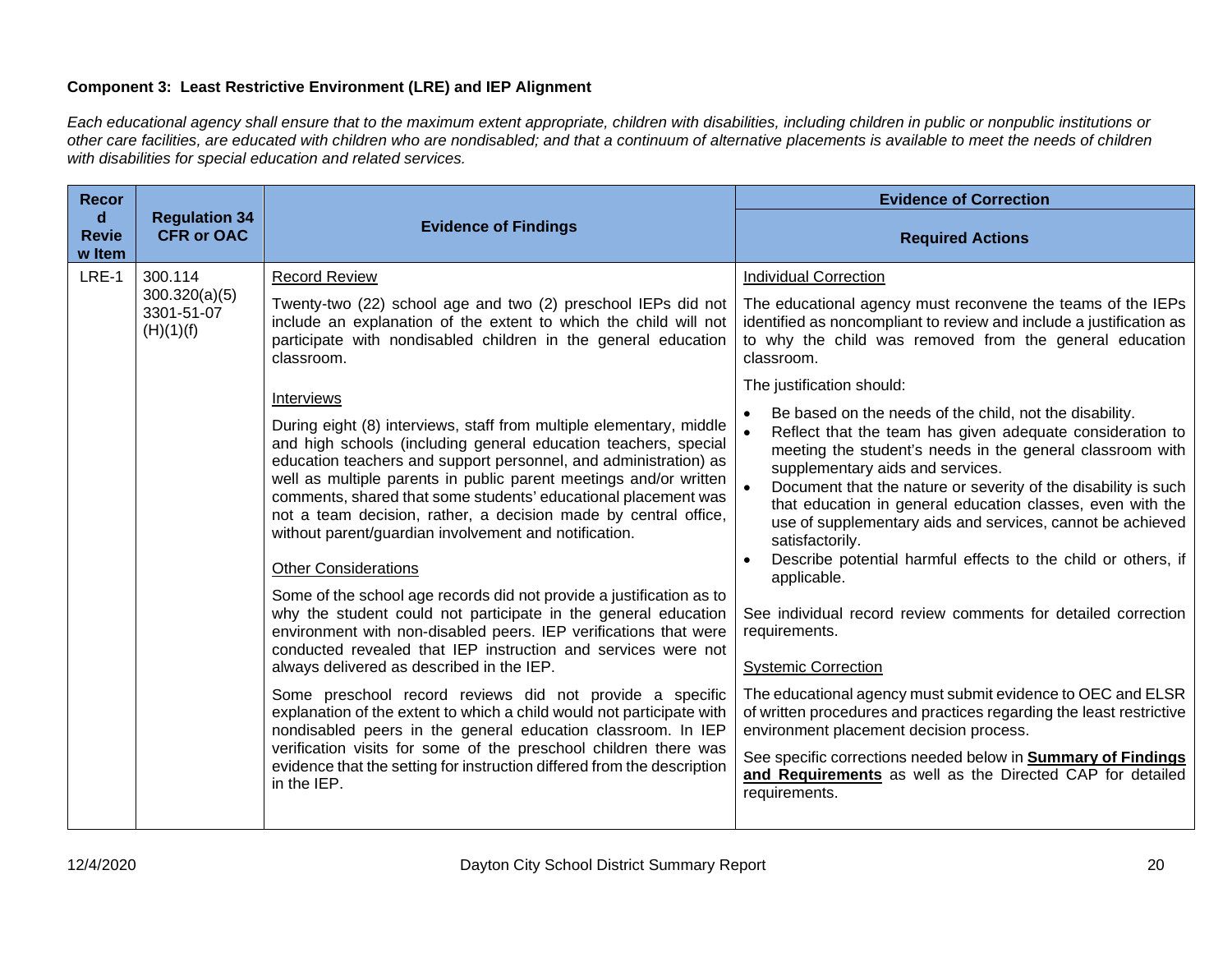# **Commendations:**

- Dayton City School District staff are passionate, caring and dedicated not only to students with disabilities, but the entire student body. This was evident through the interview process, IEP verifications and student/staff interactions.
- During interviews, it was noted that there was longevity of service with several staff members who are committed to the school district and community.
- Special education district and contractual personnel are aware of weaknesses in delivery of special education services and supports and desire to improve said services and supports for students.
- Dayton City School District preschool staff demonstrated a passionate and devoted attitude towards their students and a positive working relationship with one another. Through interviews, it was evident that staff had an awareness of areas which need improvement and a wanting to fix and resolve these areas. Classroom teachers demonstrated authenticity, commitment and an ability to show resiliency during IEP verifications.

## **Summary of Findings and Required Actions:**

# **Findings of Noncompliance:**

After the onsite review, Dayton City Schools was presented a letter dated May 11, 2020, indicating findings of FAPE violations in the areas of delivery of services and least restrictive environment. The letter indicated required actions of the district to address those violations. Those areas of noncompliance related to FAPE as well as additional areas of IDEA Part B implementation are noted here:

## **1. Special Education Policies and Procedures (and Practices):**

### **Requirement:**

• OAC 3301-51-02(A) requires that each school district shall adopt and implement written policies and procedures, approved by the Ohio Department of Education, Office for Exceptional Children, ensuring that FAPE is made available to all children with disabilities.

### **Findings:**

• Through conversations with administrative staff, teachers and support staff, it was established that Dayton City School District does not have formal, written policies and procedures ensuring FAPE is made available to all children with disabilities. Additionally, documentation received and reviewed by OEC did not contain any evidence of formal, written Special Education Policies and Procedures for parental consent, or a pre-referral intervention process.

### **Correction:**

- Dayton City Schools will develop written Special Education Policies and Procedures for all areas related to special education and students with disabilities ages 3 to 21. These written policies and procedures must be adopted by Dayton's Board of Education. The district will provide training and technical support to all district and contractual staff for the adopted policies and procedures. A system will be developed to ensure that ongoing training and support is available for new hires after initial training.
- The district will develop and implement a pre-referral intervention process, and if already developed, revise and/or update and provide ongoing training to all staff (district and contractual) on the implementation and tracking of student progress. The district will monitor, analyze, and adjust, if necessary, the implementation of interventions to ensure fidelity with this process.
- The district will develop and implement processes and procedures regarding the documentation of attempts to obtain informed, written parental consent for evaluation before proceeding with the ETR process.
- The district will develop clear procedures and practices around ensuring required attendance and signatures at ETR meetings.
- The district will develop and implement processes and procedures regarding the completion of evaluations and IEPs when parents do not respond to repeated attempts to involve them. Additionally, the district will internally monitor student records to ensure that the documentation of attempts to notify parents is consistently occurring.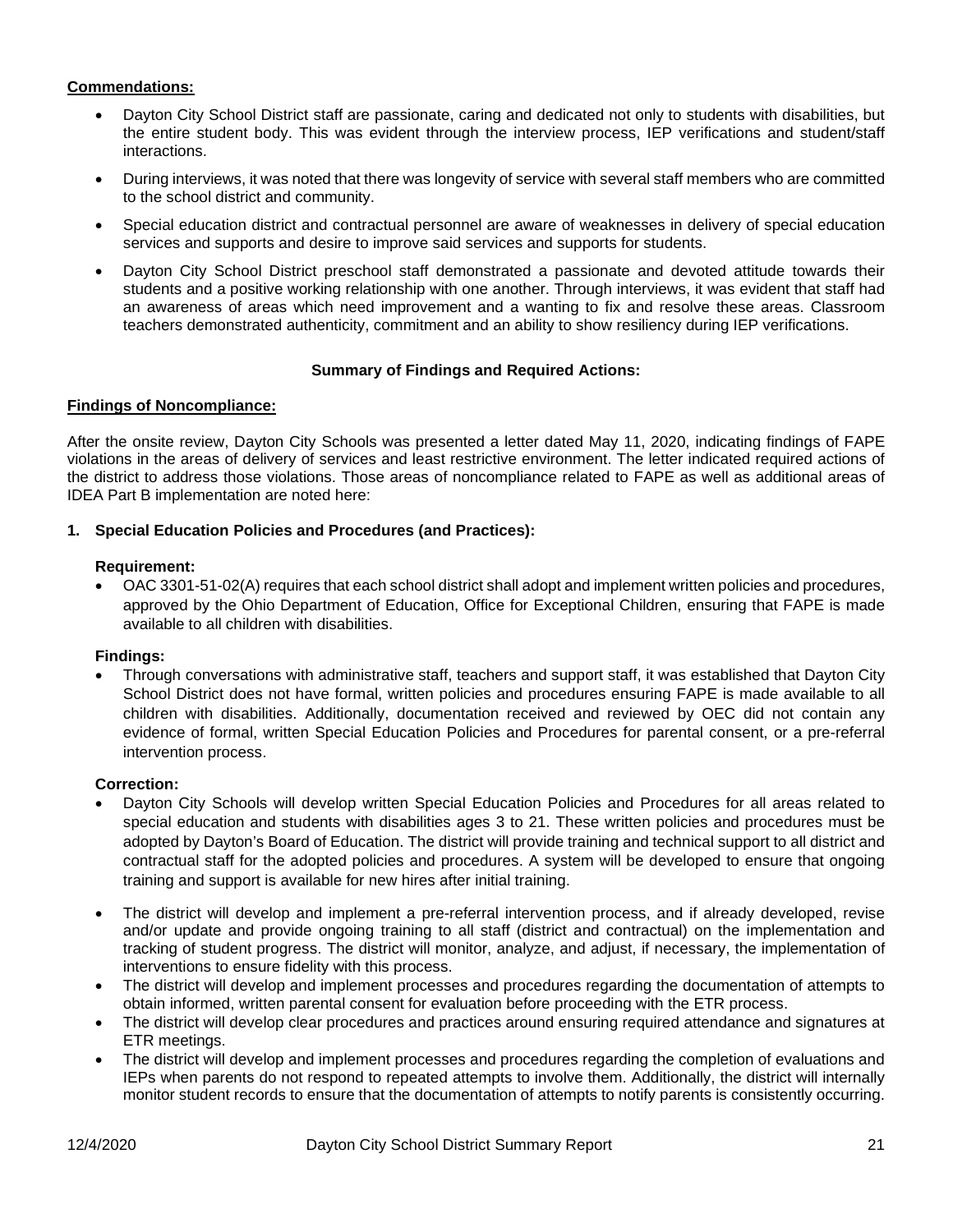# **2. Delivery of Services**

# **Requirement:**

The LEA must deliver special education services based on students' individual needs and through the proper IEP team process. Each school district is required to develop, review and revise each student's IEP and ensure its implementation [OAC 3301-51-07 (A)].

# **Findings:**

- IEPs are not properly developed and/or implemented. For example, numerous IEPs did not contain clearly stated present levels of academic achievement and functional performance that directly align with the measurable IEP goals to address the individual needs of the students. Often the present levels of performance did not include a comparison statement to grade level standards/expectation. Additionally, numerous IEPs did not contain annual goals that address the academic and/or functional needs of the students as described in the ETR and or IEP profile. Numerous annual goals were not measurable, often excluding the condition, behavior and mastery criteria related to the present level of performance. The students' present levels of achievement/performance are necessary in setting appropriate IEP goals and IEP goals must be measurable in order to accurately assess student progress.
- Many IEPs, for students of transition service age, did not include annually developed transition goals and services aligned to the individual needs, interests, preferences and strengths of students, and did not utilize an Age Appropriate Transition Assessment (AATA) to determine those needs, interests, preferences and strengths.
- There are record keeping concerns as numerous requests for documents did not yield all records requested from the district. Student progress monitoring toward the annual IEP goals was not always documented, particularly with quantitative data aligned to the measurable goals, thus LEA staff would be unable to tailor the delivery of the specially designed instruction (SDI) to achieve goals based on those students' individual needs. Additionally, a significant number of IEPs lacked any indication of formative assessments being conducted to determine the students' academic performance or achievement, as quantitative data related to goals was not provided in progress reports.
- Based upon multiple interviews, SDI was often reduced in amount of time or unable to be provided as written in the IEP. The SDI was not based on students' individual needs, but instead was developed to fit the schedule available by the provider or program setting. Numerous IEPs included no clear statement of the amount of time and frequency in which certain specially designed instruction and related services were to be provided. Multiple providers were listed as delivering services, making it difficult for parents to determine who would be providing services and for what amount of time. From interviews and observations, SDI has not been delivered as written in some students' IEPs as service providers have been pulled to substitute in other classrooms in the school building or attend/cover meetings. Additionally, it was noted during interviews and IEP verifications that SDI is being delivered through computerized programs and not individualized based upon student needs as noted in IEPs.
- During interviews and IEP verifications, it was found that mental health services have not been provided for extended periods of time and even removed from some students' IEPs based upon a lack of availability of services.

# **Correction:**

- Dayton City Schools will provide targeted training and technical assistance for all staff members (both district and contractual staff) in the area of service delivery. This training will address, at a minimum, the following components of service delivery:
	- o development of clearly stated present levels of academic achievement and functional performance that directly align with the measurable IEP goals and include a comparison statement of grade level standards/expectations,
	- o development of measurable goals that address the academic and functional needs of students and written with a clearly defined condition, behavior and mastery criteria based upon the individual student's present level of performance,
	- o what SDI is and how to develop SDI based upon individualized student's academic and/or functional needs to allow for goal mastery,
	- o how to correctly document the provider and location of specially designed instruction.
	- development of transition goals and services to meet the individual post-secondary needs of students utilizing Age Appropriate Transition Assessments and enable students to meet postsecondary goal(s),
	- o development of accommodations and modifications that clarify the condition or extent for each accommodation or modification based on individualized student needs,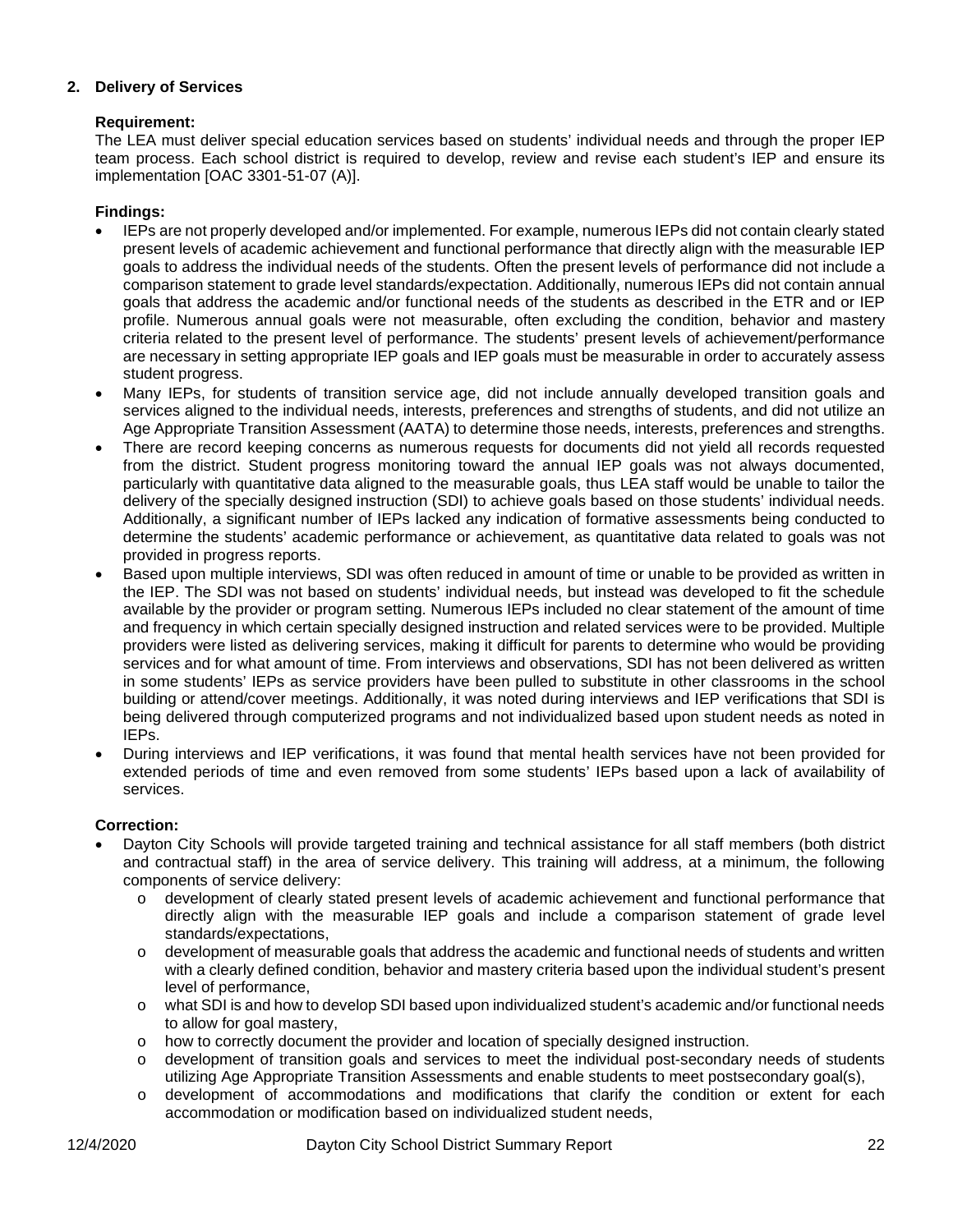- $\circ$  how to monitor progress for progress reporting with the collection of quantitative data that is aligned to the measurement criteria of the academic and functional annual goals listed in the IEP,
- o how to report progress on academic and functional annual goals and use the progress reports to inform instruction (and any needed revisions of IEPs) in light of progress made, or lack of progress, and
- o what composes a qualified IEP team along with the development of procedures on how to ensure all required IEP team members are present at each IEP meeting. If a qualified team member is not present at the IEP meeting, the district will ensure an excusal form is thoroughly and appropriately completed.
- The district will provide training and technical assistance on the completion of formal paperwork in the ETR process. Additionally, the district will implement internal monitoring to ensure that all evaluations are completed as documented on the planning form.
- The district will provide training and technical assistance on the completion of formal paperwork in the ETR process. Additionally, the district will implement internal monitoring to ensure that all evaluations are being summarized as relevant in the review paperwork.
- Dayton City Schools will develop and implement a formal procedure for monitoring special education staff workloads and caseloads based upon OAC 3301-51-09 in order to ensure that students with disabilities receive the amount of services the IEP team determines is necessary to meet student needs, rather than providing services based upon the amount of time service providers have available in their schedule or other LEA factors.
- Dayton City Schools will develop and implement a formal process of tracking SDI to ensure FAPE [OAC 3301- 51-01 (B)(25) and OAC 3301-51-02 (A) and (B)]. Additionally, the district will develop a system of tracking students who are receiving SDI and related services as they transition to the following grade level and between buildings so that students will continue to receive the services indicated in their IEP. Finally, the district will review the records identified in the review as non-compliant and determine the amount of compensatory education for SDI and related services that were not provided as written in the IEP. This includes the abovementioned lack of provision of mental health services.
- The district will establish a means for providing consistent mental health services for students with identified mental health needs.
- The district must take steps to ensure that special education supports and services are delivered as described in the IEP.
- For the preschool program, Dayton City Schools will implement corrections for all identified findings within the area of delivery of services. Specific activities will be included within the Corrective Action Plan (CAP).

#### • **3. Least Restrictive Environment Non-Compliance with Continuum of Alternative Placements and Placements**

# **Requirement:**

• Under IDEA, LEAs are required to ensure that to the maximum extent appropriate, children who receive special education services are educated with children who do not receive special education services [OAC 3301-51-09 (A)]. The LEA is also required to ensure that a continuum of alternative placements is available to meet the needs of children with disabilities for special education and related services based on their LRE and individual learning needs [OAC 3301-51-09 (C)]. The continuum that is required must include the following settings: instruction in regular classes, special classes, special schools, home instruction and instruction in hospitals and institutions. The continuum must also make provisions for supplementary services (such as resource room or itinerant instruction) to be provided in conjunction with regular class placement. Additionally, the LEA will ensure that each individual student's educational placement is determined by a group, which includes the parent and other persons knowledgeable about the student and the student's evaluation data along with placement options [OAC 3301-51-09 (D)(1)(a)].

# **Findings**:

• Based upon multiple interviews, public parent comments, written comments and IEP verifications, Dayton City School District is not ensuring LRE is based upon individual student needs. In addition, the same sources indicate concern that the district is not offering a continuum of alternative placements to students based on their LRE and individual learning needs. Numerous concerns were noted with placement decisions that have been determined based upon the type of programming available or other conditions (i.e., student takes the state alternate assessment). Student LRE placements were pre-determined by school administration or central office staff rather than being based on the needs of each individual student. There was no evidence to support that the change of placement for multiple students was made to meet individual student needs and included the group of persons listed in OAC 3301-51-09 (D)(1)(a).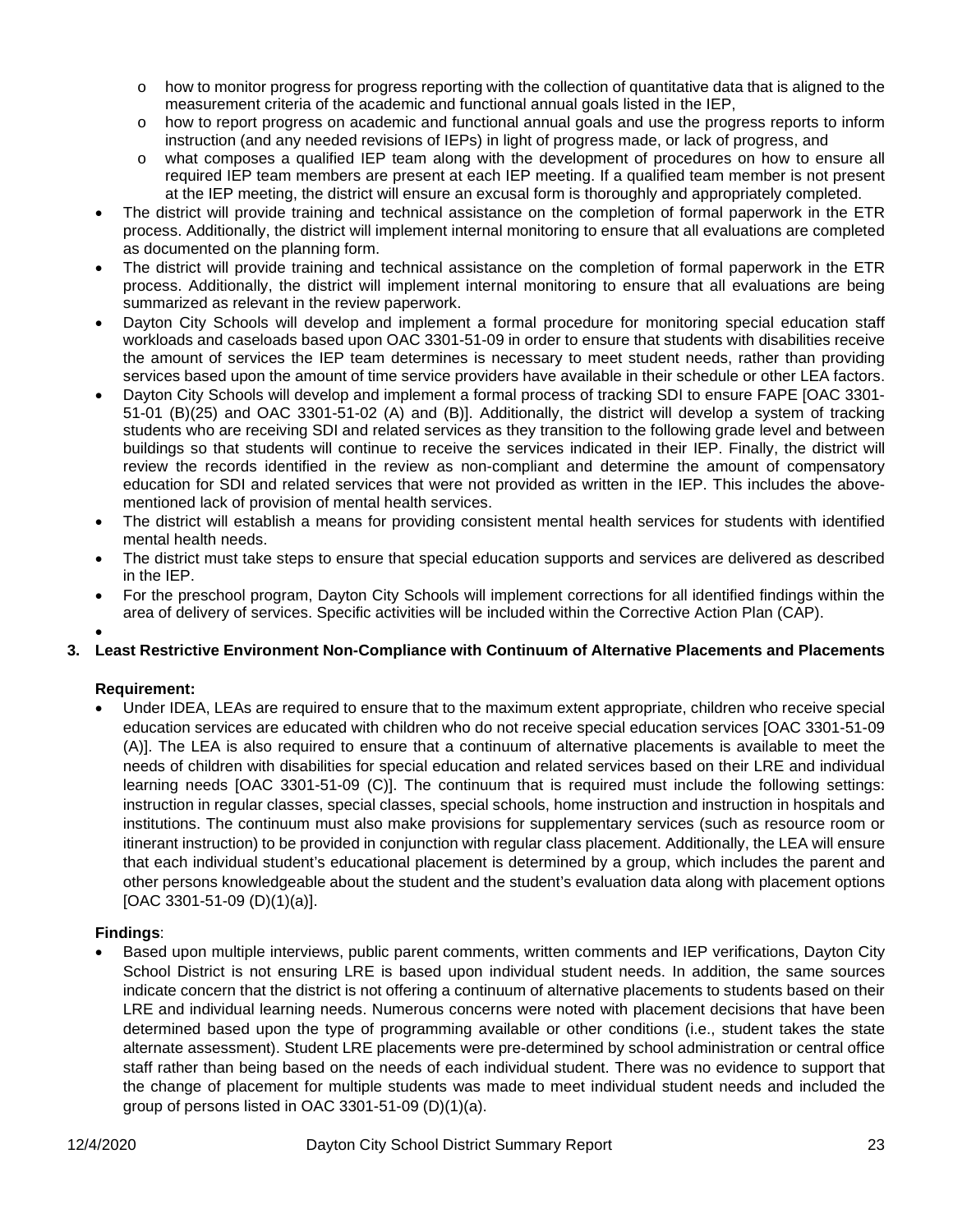# **Correction:**

- Dayton City Schools must ensure that each student's educational placement is, to the maximum extent appropriate, being provided in an environment with children who are nondisabled.
- The district must offer the full continuum of alternative placements to meet the specific needs of children with disabilities for special education and related services within their LRE.
- Dayton must ensure that educational placement decisions are based upon individual needs and determined by a qualified group, including the parent. These decisions must be clearly documented in students' IEP paperwork. In addition, the district must ensure that the proper signatures are obtained prior to the change in placement.
- District and contractual staff will participate in training/professional development conducted by the OEC Urban Support Team and/or SST Region 10 on the topic of Least Restrictive Environment.
- Dayton must review identified records with such concerns (along with students who are similarly situated) and ensure that individual student needs are addressed in each IEP by selecting services and least restrictive environments that match the intensity and method of instruction needed for the student to progress in the general education curriculum.
- For the preschool program, Dayton City Schools will implement corrections for all identified findings within the area of least restrictive environment. Specific activities will be included within the Corrective Action Plan (CAP).

## **Additional Considerations and Opportunities for Improvement:**

- Based upon interviews and discussions with staff members, Dayton City School District needs to redefine/refresh their Response to Intervention (RTI)/Multi-Tiered System of Support (MTSS) process so that every district and contractual staff member knows exactly what is expected of them, how the entire process is carried out (Tiers I, II and III), as well as exactly what interventions and data collection information is available for them to use. If a formal document delineating processes and procedures for RTI/MTSS does not exist, the district will need to create one for staff members to refer to after training. Also, Dayton City School District needs to research and select evidence-based interventions along with decision rules for all tiered interventions including academic and behavior concerns.
- The district has an observed need to develop a formal process of adopting special education records from out of district, state, or/country [OAC 3301-51-07 (K)(5)(a)(b) and 3301-51-07 (K)(6)(a)(b)].
- Dayton City Schools will include in their adopted policies and procedures a process regarding the documentation of attempts for obtaining informed, written, parental consent for when they are unable to obtain consent prior to proceeding with the ETR process.
- Based upon a review of records and interviews, the district will develop and implement structured record keeping practices. Several requested records were not able to be located in the district office, nor produced by school building personnel indicating significant concern with the handling of the legal ETR and IEP documents and their secure storage.
- Multiple errors in completion of ETR tasks were noted during record reviews. Often items listed on the planning form were either not evaluated or not included in the ETR summary pages. Information summarized in the ETR must be written in terms understood by all team members, including parents and not merely a copy and paste from individual evaluator assessment reports. Multiple student records that required an observation indicated that district personnel are not completing observations, for students with a suspected learning disability, as written in the administrative code [OAC 3301-51-06 (H)(4)(a)]. The district will improve the development of ETRs by providing training to all district and contractual staff.
- This district needs to improve the culture and climate of the district, particularly in respect to special education. The district will develop and implement a plan and policy for hiring and retaining qualified special educators. The need for improved communication within the special education department was discussed during multiple interviews. Improving the communication of special education services and supports starts with the development of policies and procedures that are clear, communicated and known by all district and contractual staff members. Multiple parents have indicated a desire for the district to provide the opportunity for more parent involvement in the pre-referral, evaluation and IEP implementation process.
- Dayton City Schools will need to develop a systematic plan that includes action steps to address the concerns and non-compliance items noted in this Summary Report. This plan should ensure checks and balances within the administrative structure developed by the district and be monitored by OEC Urban Supports and SST 10 assigned members. The goal of this plan will be to ensure an ongoing district system of providing not only compliant but additionally best practice delivery of special education services and supports.